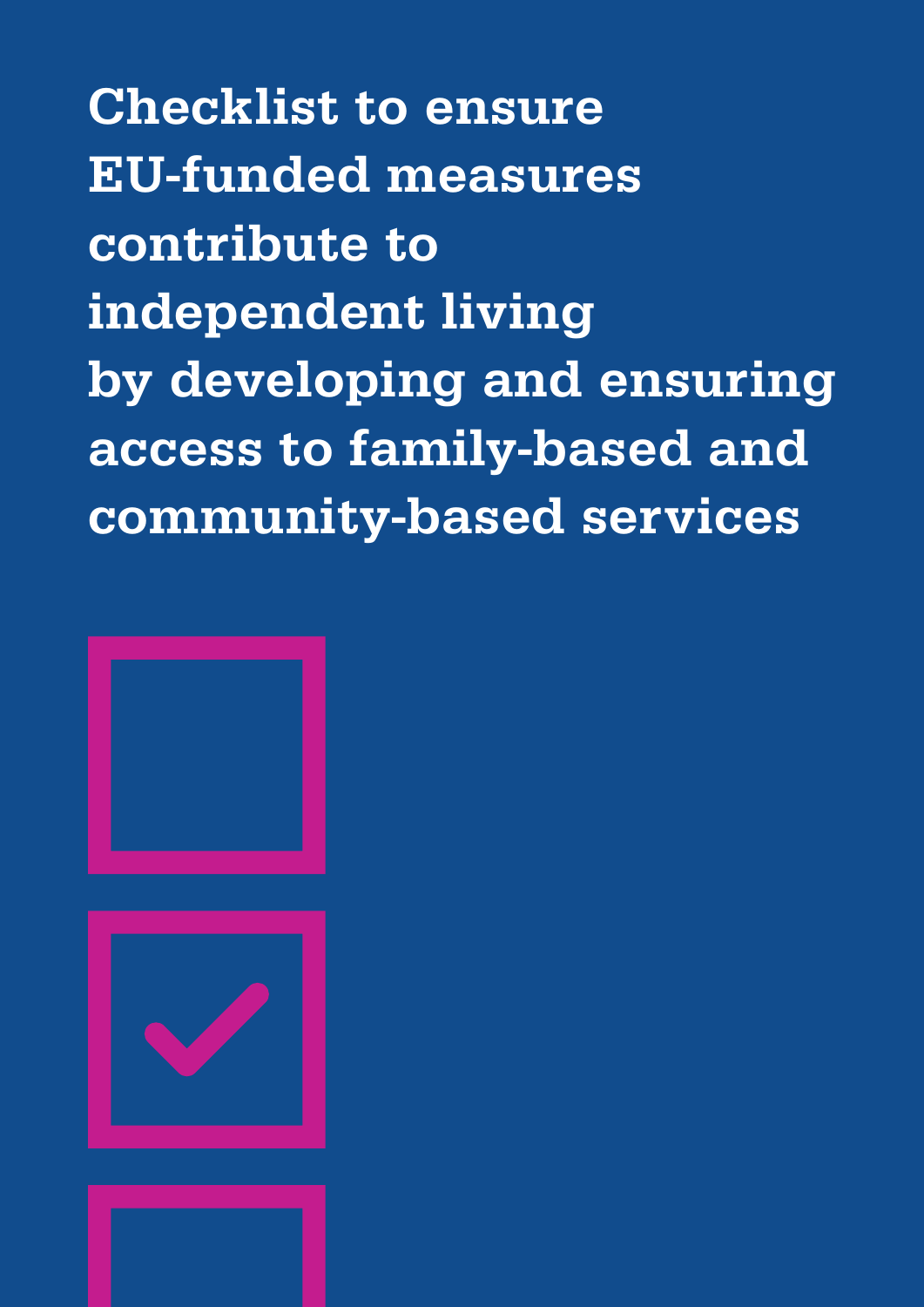### European Expert Group on the transition from institutional to community-based care

with

Hope and Homes for Children



## EUROPEAN EXPERT GROUP ON TRANSITION FROM INSTITUTIONAL TO COMMUNITY-BASED CARE

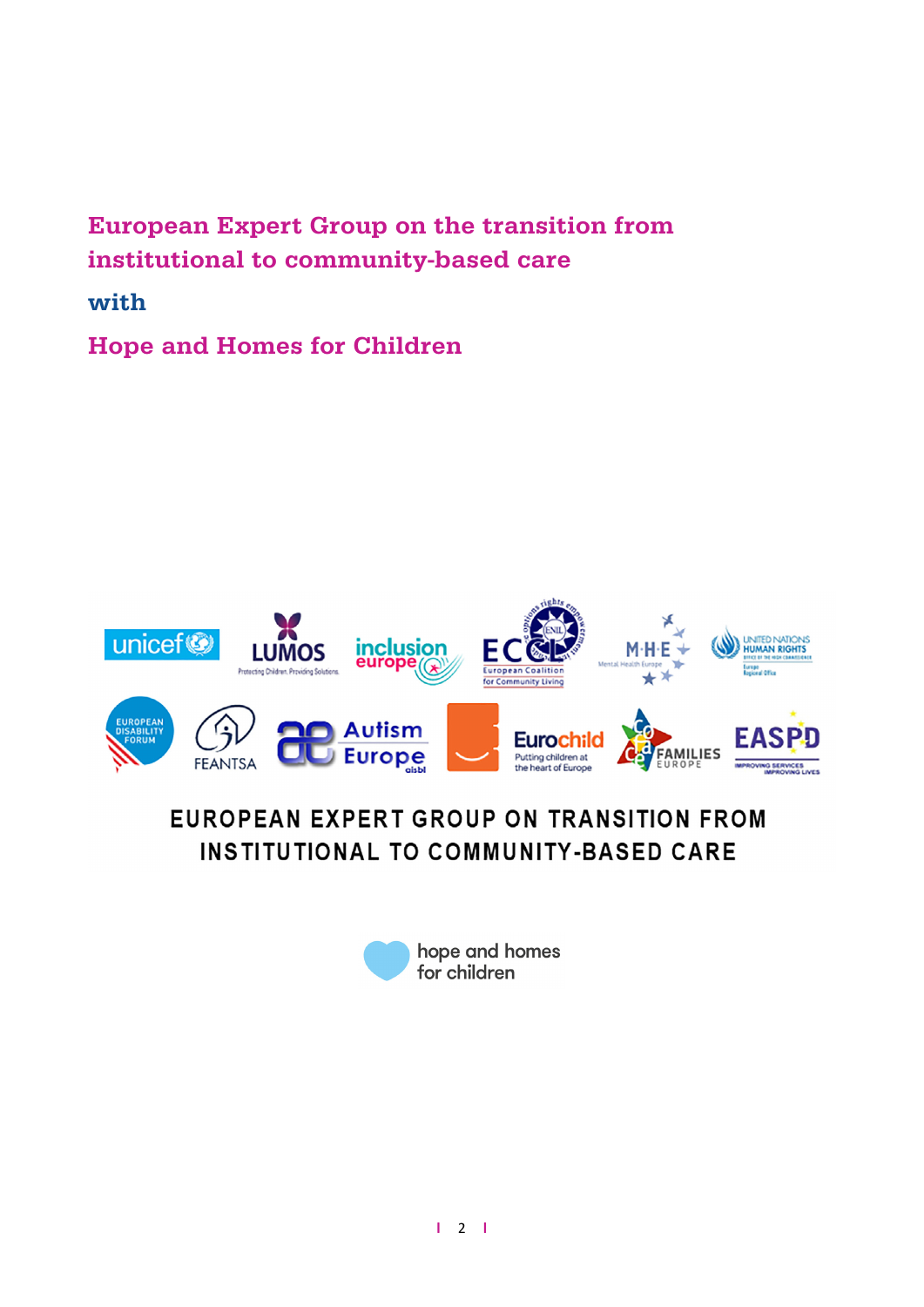# **Contents**

| $\mathbf{1}$   |     | Purpose of the checklist manufactured and a 4 |                                                                               |  |
|----------------|-----|-----------------------------------------------|-------------------------------------------------------------------------------|--|
|                | 1.1 |                                               |                                                                               |  |
|                | 1.2 |                                               |                                                                               |  |
|                | 1.3 |                                               |                                                                               |  |
| $\overline{2}$ |     |                                               |                                                                               |  |
|                | 2.1 |                                               |                                                                               |  |
|                |     | 2.1.1                                         |                                                                               |  |
|                |     | 2.1.2                                         |                                                                               |  |
|                |     | 2.1.3                                         |                                                                               |  |
|                |     | 2.1.4                                         |                                                                               |  |
|                |     | 2.1.5                                         |                                                                               |  |
|                |     | 2.1.6                                         |                                                                               |  |
|                |     | 2.1.7                                         |                                                                               |  |
|                | 2.2 |                                               |                                                                               |  |
|                |     | 2.2.1                                         |                                                                               |  |
|                |     | 2.2.2                                         |                                                                               |  |
|                | 2.3 |                                               |                                                                               |  |
| 3              |     |                                               |                                                                               |  |
|                | 3.1 |                                               | Being included in the community versus being segregated in an institution  19 |  |
|                | 3.2 |                                               |                                                                               |  |
|                | 3.3 |                                               |                                                                               |  |
|                | 3.4 |                                               |                                                                               |  |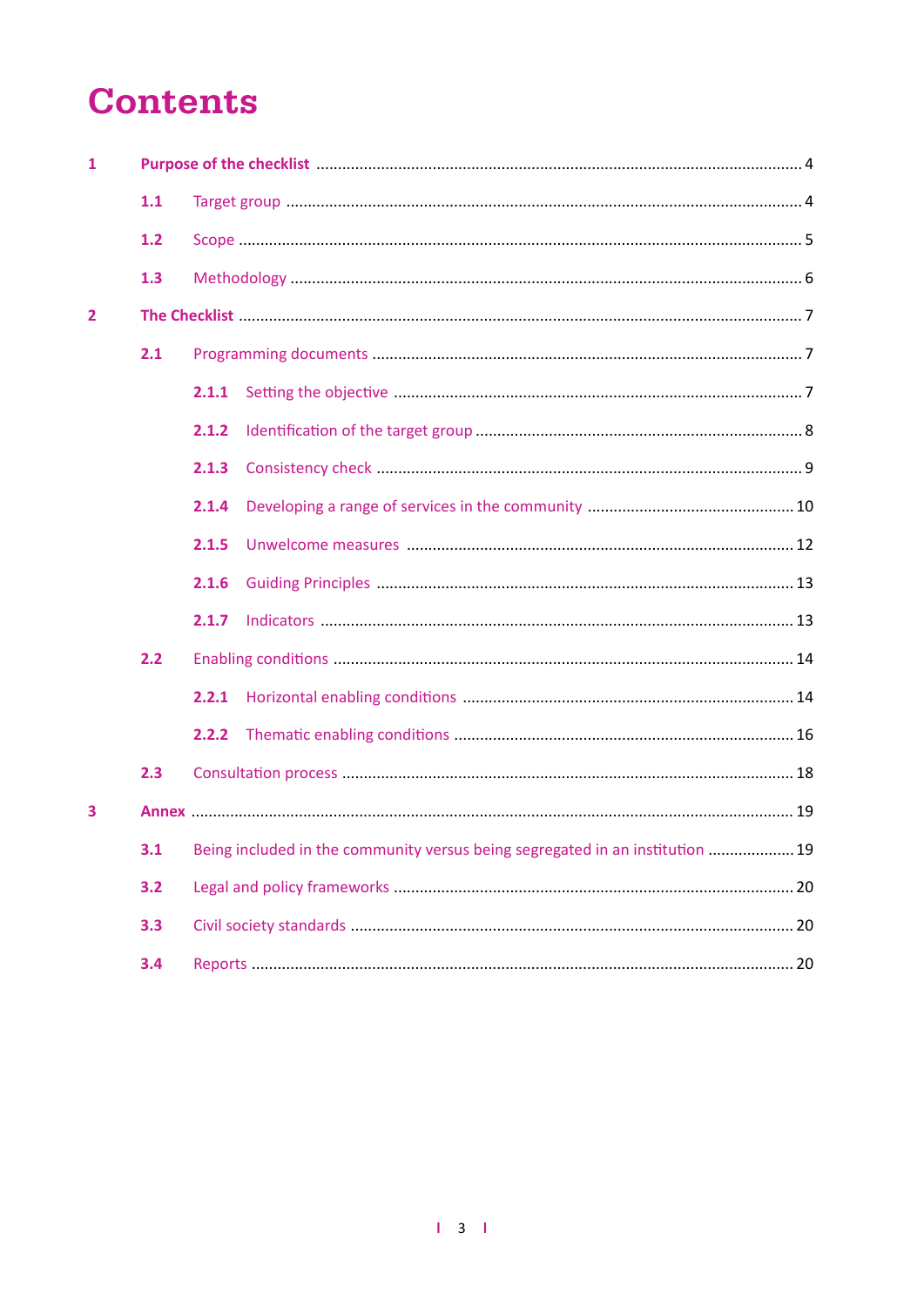## <span id="page-3-0"></span>1. Purpose of the checklist

Over 1 million EU citizens live in institutions, which segregate them from society and deny them control over their own lives.<sup>1</sup> Many more are at risk of being institutionalised as a result of lack of adequate support services.

EU funding has been instrumental in improving the lives of many of these citizens. It has contributed to the development on new family-based and community-based services. And it has contributed to the transition from institutions to family-based and community-based care for thousands of people.

There have also been instances when EU funding was directed towards institutions, contravening EU's own policy objectives and legal obligations such as the UN Convention on the Rights of Persons with Disabilities.

This document aims to ensure many more EU citizens benefit from EU funding for inclusion; and to prevent the misuse of EU funds.

The purpose of this checklist is to ensure EU funds in the 2021-2027 programming period contribute to independent living<sup>2</sup> and inclusion in the community. More specifically, the checklist supports desk officers to check the consistency of the measures with the legal and policy frameworks in the fields of:

- Transition from institutional to family-based and community-based services for children, persons with disabilities, persons with mental health problems and elderly persons
- Development of quality family-based and community-based services
- Prevention of separation of children, including with disabilities, from their families
- Prevention of segregation and institutionalisation of children, persons with disabilities, persons with mental health problems, older people and homeless people, regardless of the residence status.

### <span id="page-3-1"></span>1.1 Target group

The checklistis addressed to desk officers ofthe European Commission responsible for EU funds programmes, in particular of:

- Directorate General for Regional and Urban Policy (DG REGIO)
- Directorate General for Employment, Social Affairs & Inclusion (DG EMPL)
- Directorate General for Agricultural and Regional Development (DG AGRI)
- Directorate General for Migration and Home Affairs (DG HOME)

### <span id="page-3-2"></span>1.2 Scope

<sup>1</sup> Children and adults with disabilities (including people with mental health problems). It covers the EU and Turkey from Mansell, J., Knapp, M., Beadle-Brown, J. & Beecham, J. (2007) Deinstitutionalisation and community living – outcomes and costs: report of a European Study. Volume 2: Main Report. Canterbury: Tizard Centre, University of Kent

<sup>2</sup> General Comment 5 of the UNCRPD defines independent living as providing individuals with disabilities with all necessary means to enable them to exercise choice and control over their lives and make all decisions concerning their lives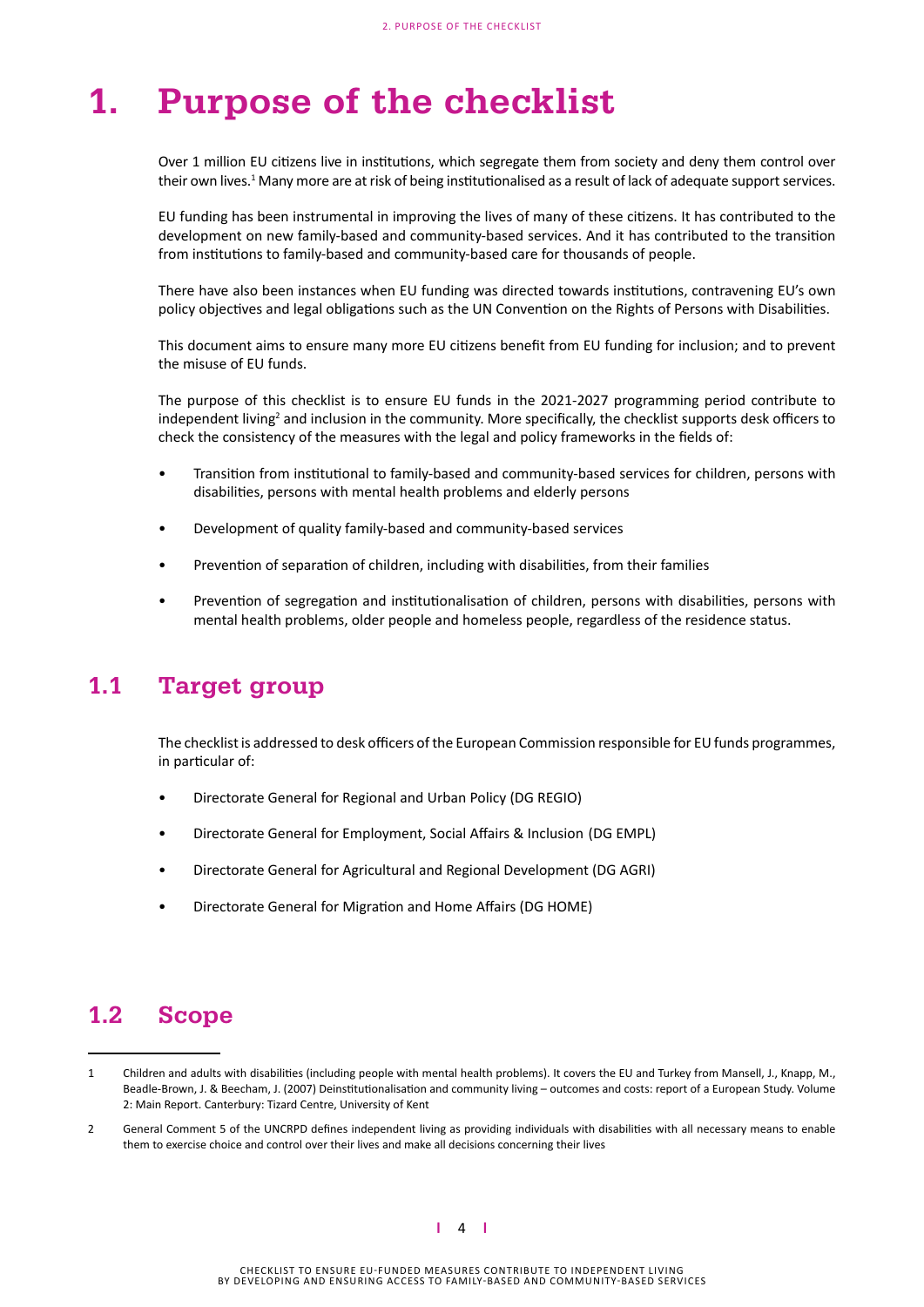The checklist covers relevant EU funds of 2021-2027 programming period<sup>3</sup>, in particular:

- European Regional Development Fund (ERDF)
- European Social Fund Plus (ESF+)
- European Agricultural and Rural Development Fund (EARDF)
- Asylum, Migration and Integration Fund (AMIF)

Thematically, the checklist covers in particular:

- Policy Objective 2: A greener, low-carbon Europe by promoting clean and fair energy transition, green and blue investment, the circular economy, climate adaptation and risk prevention and management;
- Policy Objective 3: A more connected Europe by enhancing mobility and regional ICT connectivity;
- Policy Objective 4: A more social Europe implementing the European Pillar of Social Rights
- Policy Objective 1 A smarter Europe by promoting innovative and smart economic transformation and Policy Objective 5 Europe closer to citizens – sustainable and integrated development of urban, rural and coastal areas through local initiatives may also be relevant.

The checklist is focused on the programming documents, namely the partnership agreements and operational programmes. It covers also the enabling conditions, taking into account that assessments of the policy frameworks are important. The implementation documents, including the calls for proposals, may be addressed at a later stage.

This checklist does not provide any policy background for independent living and inclusion in the community, and the transition from institutional to family and community-based services.

The EU and Member states should ensure that investments are aligned with all international standards and obligations. The checklist thus draws upon legal and policy frameworks, research and reports, in particular:

- Charter of Fundamental Rights of the European Union
- United Nations Convention on the Rights of Persons with Disabilities (UNCRPD), and General comment No. 5 (2017) on living [independently](https://tbinternet.ohchr.org/_layouts/treatybodyexternal/Download.aspx?symbolno=CRPD/C/GC/5&Lang=en) and being included in the community
- United Nations Convention on the Rights of the Child, and the Guidelines for the [Alternative](https://www.unicef.org/protection/alternative_care_Guidelines-English.pdf) Care of Children<sup>4</sup>
- Common European Guidelines on the Transition from [Institutional](https://deinstitutionalisationdotcom.files.wordpress.com/2017/07/guidelines-final-english.pdf) to [Community-based](https://deinstitutionalisationdotcom.files.wordpress.com/2017/07/guidelines-final-english.pdf) Care (EEG Guidelines)
- Toolkit on the Use of European Union Funds for the Transition from [Institutional](https://deinstitutionalisationdotcom.files.wordpress.com/2017/07/toolkit-10-22-2014-update-web.pdf) to [Community-based](https://deinstitutionalisationdotcom.files.wordpress.com/2017/07/toolkit-10-22-2014-update-web.pdf) Care

For a comprehensive list of legal and policy frameworks, civil society standards, research and reports, please consult the annex.

<sup>3</sup>  At the time of the drafting of the checklist the negotiations on the regulations are on-going. The checklist is based on the European Commission proposals released in May 2018.

<sup>4</sup> There is ongoing dialogue between the two relevant Treaty bodies (UN Committee on Rights of Persons with Disabilities and UN Committee on the Rights of the Child) regarding legal discrepancies. The checklist will be updated according to the interpretation of international human rights standards which will result from this dialogue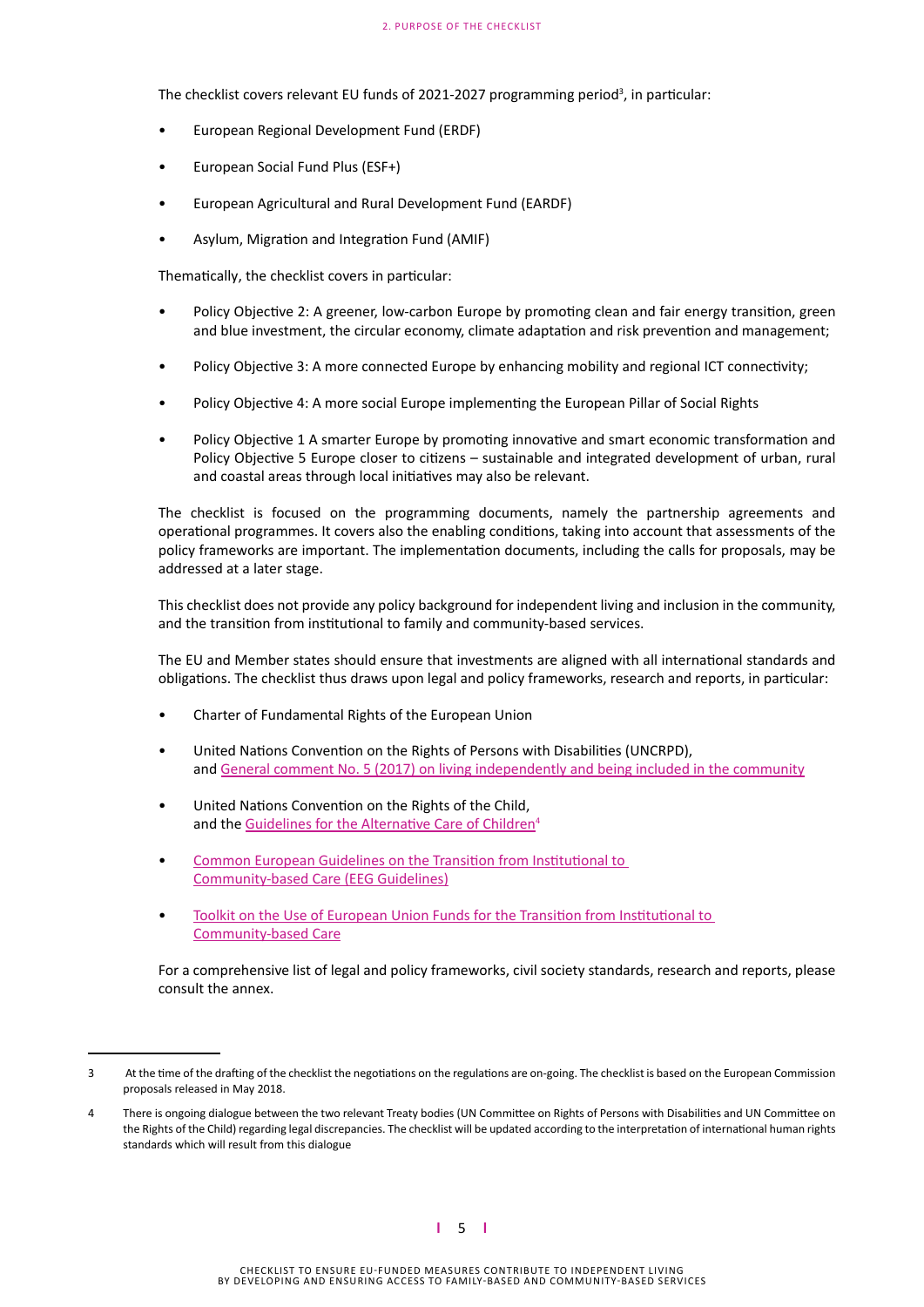### <span id="page-5-0"></span>1.3 Methodology

The checklistis divided into chapterswith shortintroductions, questions and corresponding recommendations for desk officers for the next step in the programming. The questions either lead to a yes or no response, or provide a list of options.

Taking into account the lessons learnt from the 2007-2013 and 2014-2020 programming periods (such as significant investments in long-stay residential institutions<sup>5</sup> and small-scale institutions<sup>6</sup> as opposed to family and community-based services based on need), some of the questions, and the corresponding answers, are of critical importance. These critical questions are marked by the following sign: These questions should be treated particularly carefully and may lead to the need to substantially reconsider some elements of the programming documents (e.g. objectives, measures, etc).

The other questions also clarify important aspects of the programming documents, but are not critical in nature.

<sup>5</sup> Mental Advocacy Center (2017) "Straight jackets and seclusion: An [investigation](http://www.mdac.org/sites/mdac.info/files/straightjackets_and_seclusion_-_mdac.pd) into abuse and neglect of children and adults with disabilities [in Hungary](http://www.mdac.org/sites/mdac.info/files/straightjackets_and_seclusion_-_mdac.pd)" [accessed 31 January 2019]

<sup>6</sup> Structural Funds Watch (2018) "Inclusion for all: [achievements](https://eustructuralfundswatchdotcom.files.wordpress.com/2019/01/sfw-digital_-_2018.pdf) and challenges in using EU funds to support community living"; European Net-work on [Independent](http://enil.eu/wp-content/uploads/2018/04/EU-Funds-Briefing_web0903.pdf) Living (2018) "Briefing on the Use of EU Funds for Independent Living"; Opening Doors country factsheets for Bulgaria, [Estonia](https://www.openingdoors.eu/wp-content/uploads/2018/02/country-fiche-Estonia-2017.pdf), [Hungary](https://www.openingdoors.eu/wp-content/uploads/2018/02/country-fiche-Hungary-2017.pdf), [Poland](https://www.openingdoors.eu/wp-content/uploads/2018/02/country-fiche-Poland-2017.pdf)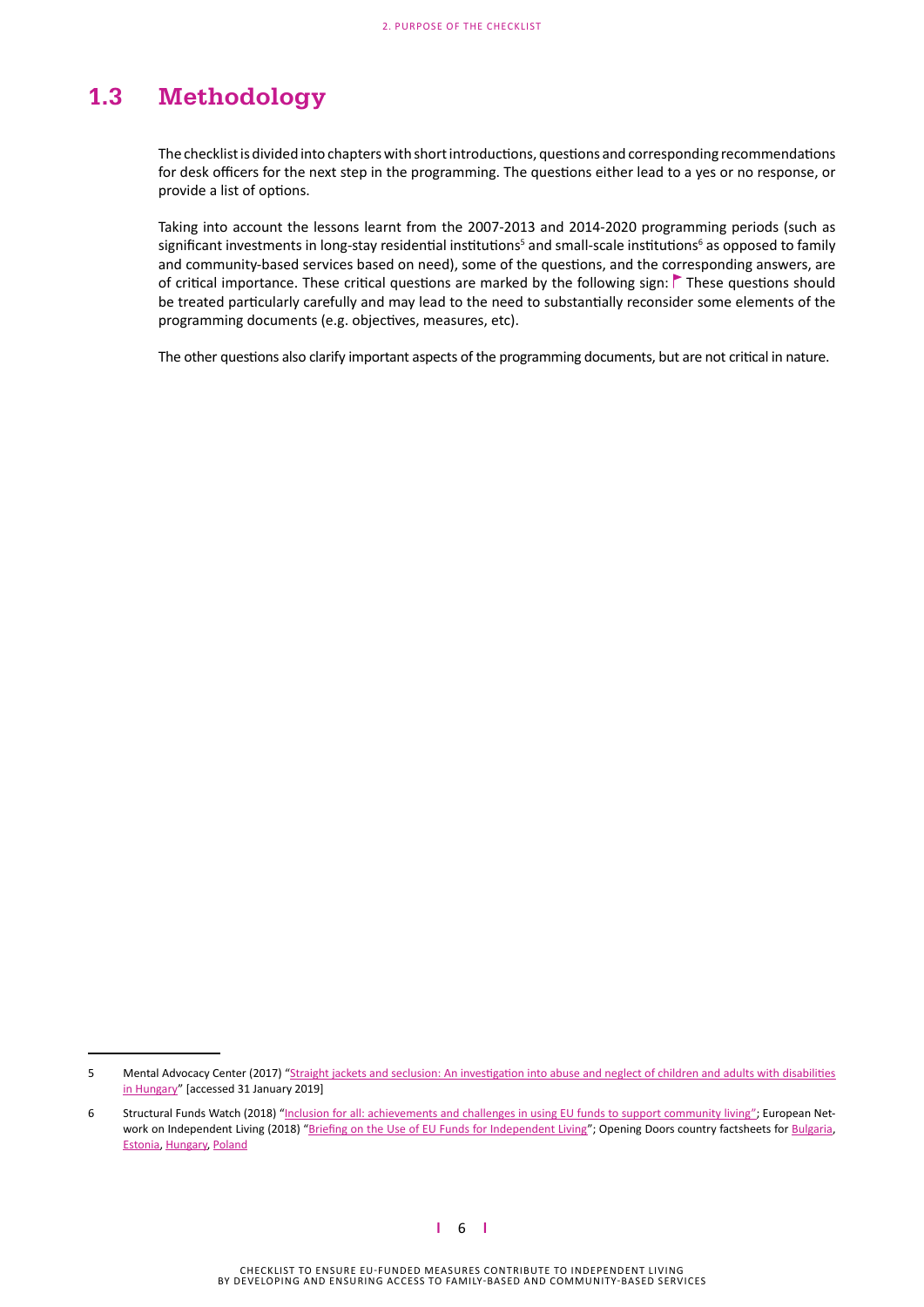## <span id="page-6-0"></span>2. The Checklist

### <span id="page-6-1"></span>2.1 Programming documents

#### <span id="page-6-2"></span>**2.1.1 SETTING THE OBJECTIVE**

The programme objectives should identify the measures that contribute to independent living and the transition from institutional to family-based and community-based services. The strategic vision of how to develop a range of family-based and community-based alternatives leading to independent living, as opposed to institutional care, should be based on the needs and requirements of the people concerned, an assessment of the available services in the country and be developed jointly with service users and their representative organisations. In this way, the measures will contribute to reducing inequalities and poverty, and facilitate social inclusion.

| Question                                                                                                                                                                                          | <b>Recommendation</b>                                                                                                |  |
|---------------------------------------------------------------------------------------------------------------------------------------------------------------------------------------------------|----------------------------------------------------------------------------------------------------------------------|--|
| Does the programme identify the following<br>objectives that contribute to independent living:                                                                                                    | If any of these objectives are not identified, please<br>consult the following question.                             |  |
| Transition from institutional to family-based<br>and community-based services, including the<br>closure of institutions?                                                                          |                                                                                                                      |  |
| Development of family-based and community-<br>based services?                                                                                                                                     |                                                                                                                      |  |
| Prevention of separation of children from their<br>families, including children with disabilities and<br>the most marginalised like children and families<br>facing homelessness?                 |                                                                                                                      |  |
| Prevention of further segregation and<br>institutionalisation of children, persons with<br>disabilities, persons with mental health<br>problems, older people and homeless people?                |                                                                                                                      |  |
| Is the choice of the programme objective supported<br>by relevant data (e.g. number of people in<br>institutions, number of admissions per year, number<br>of people leaving institutional care)? | If the programme objective is not justified, please<br>ask the Member State to collect/include the relevant<br>data. |  |
| Yes                                                                                                                                                                                               |                                                                                                                      |  |

 No

**l** 7 **l**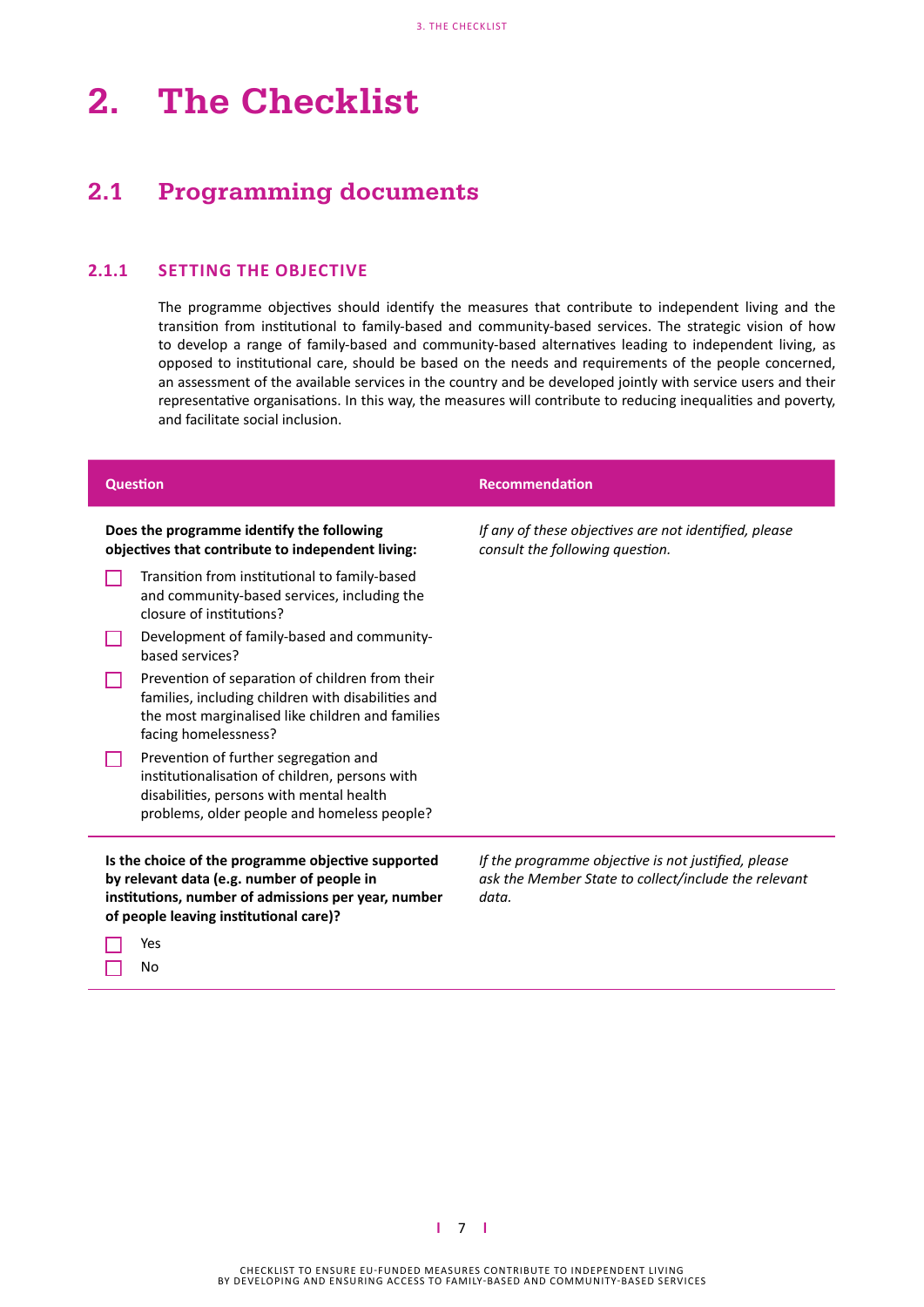| Under each of these programme objectives, is it<br>stated that the measures and call for proposals will<br>be aligned with the outcomes of the:                                                                                         | The programming documents should make sure that<br>the measures will be aligned with the outcomes of<br>the individual needs assessments, infrastructure<br>mapping and human capital mapping.    |  |  |
|-----------------------------------------------------------------------------------------------------------------------------------------------------------------------------------------------------------------------------------------|---------------------------------------------------------------------------------------------------------------------------------------------------------------------------------------------------|--|--|
| Individual needs assessment, i.e. person<br>centred planning (e.g. for children, persons<br>with disabilities, persons with mental health<br>problems, older people, homeless people, etc)?                                             | The enabling condition on health (see chapter 2.2.2)<br>includes infrastructure mapping and is therefore<br>binding according to the regulatory requirement.                                      |  |  |
| Infrastructure mapping (e.g. childcare,<br>institutional care, family and community-based<br>services, homeless shelters, etc)?                                                                                                         | While not a regulatory requirement, it is<br>recommended to also have an infrastructure map<br>of employment, education and social infrastructure.<br>Human capital mapping is also desirable, in |  |  |
| Human capital mapping (e.g. number and<br>structure of workforce in institutional care,<br>numbers and structure of workforce in family<br>and community-based services, capacity of<br>deinstitutionalisation-coordination structures, | particular, to understand the need for human capital<br>investments (e.g. staff, capacity building, training,<br>etc.) in the provision of family and community-based<br>services.                |  |  |
| relevant networks and organisations,<br>organisations of people with disabilities and<br>others)                                                                                                                                        | If no information is provided on either of the three,<br>please seek more information from the Member<br>State.                                                                                   |  |  |
| Does the programme objective exclude long-stay<br>residential institutions from the investments in<br>public buildings (e.g. energy efficiency)?                                                                                        | Please ensure that the programme objective excludes<br>long-stay residential institutions from the investments<br>in public buildings.                                                            |  |  |
| Yes<br>No                                                                                                                                                                                                                               |                                                                                                                                                                                                   |  |  |
| Does the programme objective on digitalisation<br>and e-governance exclude long-stay residential<br>institutions from the investments?                                                                                                  | Please ensure that the programme objective on<br>digitalisation and e-governance excludes long-stay<br>residential institutions from the investments                                              |  |  |
| Yes<br>No                                                                                                                                                                                                                               |                                                                                                                                                                                                   |  |  |

#### <span id="page-7-0"></span>**2.1.2 IDENTIFICATION OF THE TARGET GROUP**

The checklist covers different target groups, such as children, including children with disabilities, children in migration, unaccompanied children, care leavers, including with disabilities, persons with disabilities, persons with mental health problems, older persons and homeless people. All members of these target groups could be either institutionalised or at risk of being institutionalised, due to not having access to the necessary family and community-based services. Their residence status may also vary (e.g. EU citizens, people with a migrant background<sup>7</sup> ). In many instances, the categorisation of target groups follows the division of services, which may lead to building parallel and segregated services. At the same time, needs should be primarily identified on the individual level.

<sup>7</sup> Following the European Commission Toolkit on the use of EU funds for the Integration of People with a migrant background , the term 'people with a migrant background' refers to: third-country nationals, applicants for and beneficiaries of international protection; stateless people;People with undetermined nationality; EU citizens with a migrant background. https://ec.europa.eu/regional\_policy/sources/policy/themes/social-inclusion/integration-of-migrants/toolkit-integration-of-migrants.pdf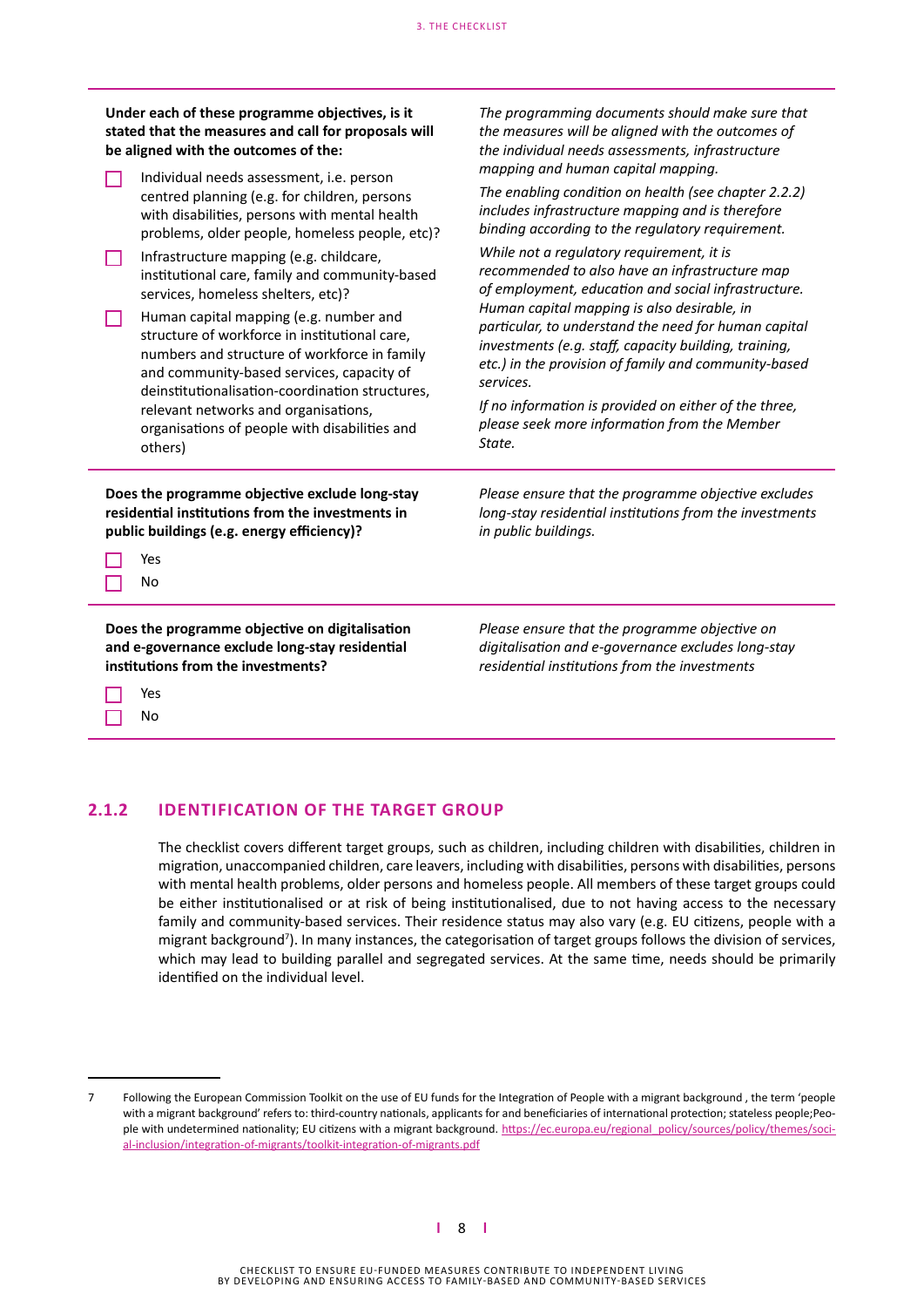| <b>Question</b>                                                                                                                                                                                                                                                                                                                                                       | <b>Recommendation</b>                                                                                                                                                                                                                                                                                                       |  |
|-----------------------------------------------------------------------------------------------------------------------------------------------------------------------------------------------------------------------------------------------------------------------------------------------------------------------------------------------------------------------|-----------------------------------------------------------------------------------------------------------------------------------------------------------------------------------------------------------------------------------------------------------------------------------------------------------------------------|--|
| Are any of the following target groups identified in<br>the measures?<br>Children, including children with disabilities,<br>children in migration, unaccompanied children<br>Care leavers, including with disabilities<br>Persons with disabilities, persons with mental<br>health problems<br>Older people<br>Homeless people<br>Family members of the above persons | Please ask the Member State to provide data on the<br>number of institutionalised people per target group<br>and the people at risk of institutionalisation.                                                                                                                                                                |  |
| Is the selection of the target group supported by<br>available data (e.g. number of the target groups in<br>institutions, admissions to institutions, etc)?                                                                                                                                                                                                           | Please ensure the data on all the target groups are<br>included.                                                                                                                                                                                                                                                            |  |
| Yes<br>No                                                                                                                                                                                                                                                                                                                                                             | If there is a mismatch between the selection of the<br>target group and the outcomes of the data, please<br>ask the Member State to clarify why a specific target<br>group has been chosen.<br>If there is no data available, please make sure<br>measures for data collection (technical assistance) are<br>also included. |  |

*See also the EEG Guidelines.* 

#### <span id="page-8-0"></span>**2.1.3 CONSISTENCY CHECK**

In the course of the intervention logic, each measure has to be justified by the relevant data sets. Following the requirements of the Cohesion Policy regulations, EU-funded measures (as part of the relevant specific objective) should be closely linked the corresponding enabling condition.

| <b>Question</b>                                                                                                                                                                                             | <b>Recommendation</b>                                                                                                                                                                                                                                                                                                                |
|-------------------------------------------------------------------------------------------------------------------------------------------------------------------------------------------------------------|--------------------------------------------------------------------------------------------------------------------------------------------------------------------------------------------------------------------------------------------------------------------------------------------------------------------------------------|
| $\blacktriangleright$ Are the measures across policy objectives<br>providing the conditions for independent living<br>and/or do not perpetuate institutional treatment,<br>segregation or social exclusion? | All measures regardless of the policy objective should<br>contribute to independent living and should not<br>perpetuate institutional treatment, segregation or<br>social exclusion.                                                                                                                                                 |
| Yes<br>No.                                                                                                                                                                                                  | Some measures under policy objectives 2 (CO2<br>emissions and energy efficiency) or 3 (Information and<br>Communications Technology) may be inconsistent. For<br>instance, under policy objective 2 energy efficiency<br>measures might be targeting long-stay residential<br>institutions because they fall under public buildings. |
|                                                                                                                                                                                                             | Please make sure that the measures across policy<br>objectives are consistent with providing the<br>conditions for independent living.                                                                                                                                                                                               |

#### **l** 9 **l**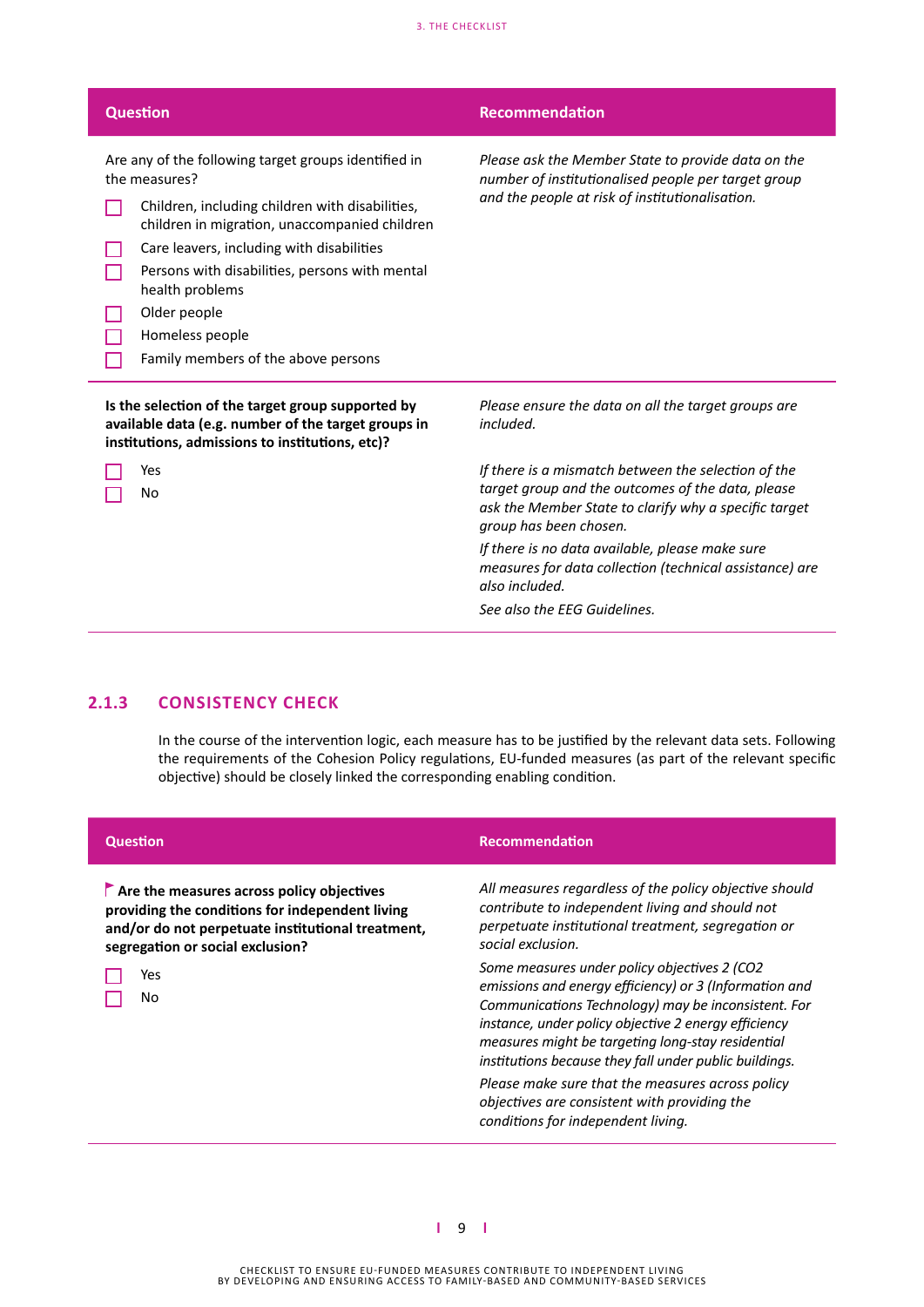#### <span id="page-9-0"></span>**2.1.4 DEVELOPING A RANGE OF SERVICES IN THE COMMUNITY**

Development of family-based and community-based services should be done with a view to ensuring the conditions for independent living and be based on individual needs (e.g. person centred planning).

The list of services and measures below is not exhaustive but includes a broad range of family-based and community-based services, including services for the prevention of institutionalisation, prevention of family separation, family support and housing services and infrastructure.

These services should be made available for all target groups, regardless of the residence status. The services below may serve both the transition from institutional to family and community based care, and the prevention of institutionalisation of children, persons with disabilities, persons with mental health problems, older people and homeless people.

#### **Question Recommendation**

#### **Are the following family and community-based services, and infrastructure developments, included in the measures?**

- Support for enhancing life skills and autonomy, such as self-advocacy, peer support, circles of support, in particular for people leaving institutions
- Personal assistance

 Day care, including activity and leisure centres in inclusive, community settings

- $\Box$  Technical aids and assistive technologies (e.g. wheelchairs, social alarms, hearing and visuals aids, communication aids etc)
- Supported living, accessible housing, housing adaptations, etc.
- $\Box$  Non-segregated social housing within the community (e.g. housing first programme for homeless people), affordable housing for extremely marginalised groups
- Accessibility of services and built environment, for instance accessible public transport, public buildings, etc.
- $\Box$  Inclusive and non-segregated education-related measures, for instance, inclusive schools, early childhood education and care, etc.
- $\Box$  Availability of, and arrangements for, children to attend mainstream day-care, kindergartens or schools
- Out-of-school care and after-school activities, including for children with additional support needs
- Employment-related measures, vocational and skills training, apprenticeships
- Support for kinship carer/parent, support for foster carer/parent

*This is a non-exhaustive list of services.* 

*The programming documents may not include all of these measures.* 

*Please ask Member States to refer to as many of these as possible, to ensure there is a broad range of services.* 

*Please also check the consistency with the enabling conditions on the UNCRPD and social inclusion and poverty reduction.*

*Programming documents may differentiate services based on target group needs.* 

*For more information on target group specific services, please check Chapters 4 and 5 of the EEG Guidelines.* 

*There may be some overlaps between family and community-based services, and the prevention of family separation services, including family support.*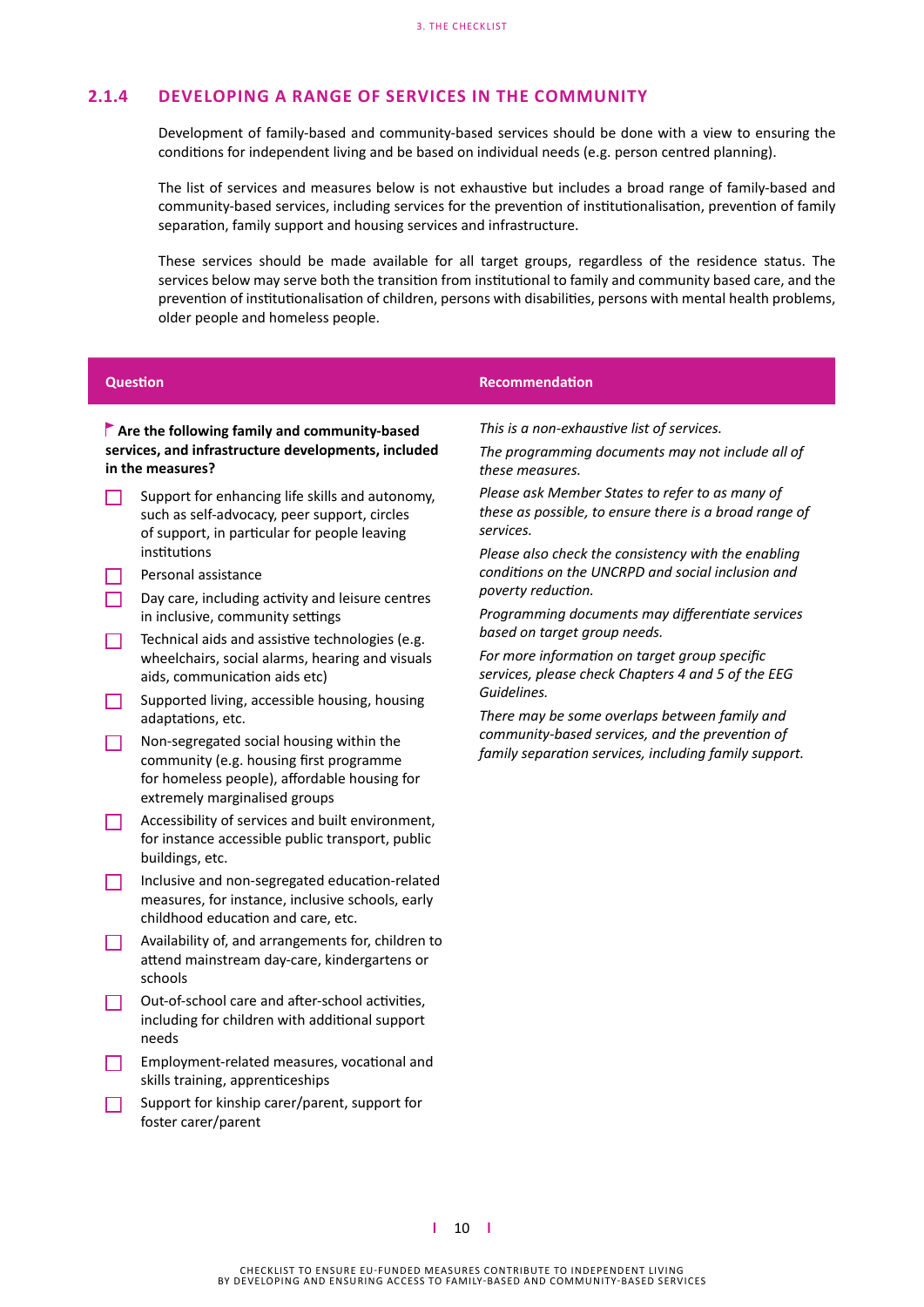- $\Box$  Strengthening of foster care/parents networks
- $\Box$  Strengthening the adoption framework

 Services that support reintegration of children into their families of origin

- Crisis intervention and emergency services
- Social work, including counselling and advice services, including case work and appropriate referrals
- $\Box$  Respite care services of non-institutional character
	- Mental health and addiction support

#### **Are the following prevention of family separation services, including family support, included in the measures?**

- $\Box$  Family planning
- $\Box$  Pre-natal care
- Counselling desks in hospitals, support in maternity wards (e.g. rooming-in)
- $\Box$  Mother and baby units
- $\Box$  Parent and child foster care placements
- $\Box$  Respite care of non-institutional character
- $\Box$  Emergency reception units
- $\Box$  Early childhood and care services
- Supported living, accessible housing, housing adaptations, etc.
- $\Box$  Non-segregated social housing within the community (e.g. housing first programme for homeless people), affordable housing for extremely marginalised groups

#### **Are the following training initiatives included in the measures?**

- $\Box$  Training to support life skills and autonomy for people leaving institutions
- $\Box$  Training to support life skills and autonomy for people at risk of institutionalisation
- $\Box$  Training for personal assistants and other staff engaged in delivering community-based services
- Trainings for family members and informal carers
- Retraining institutional care staff to work in the new community-based service
- $\Box$  Trainings on inclusive education for school professionals
- $\Box$  Trainings on the Rights of Persons with Disabilities for workers of the social/care, health, education and other sectors, as well as for persons with disabilities and their family members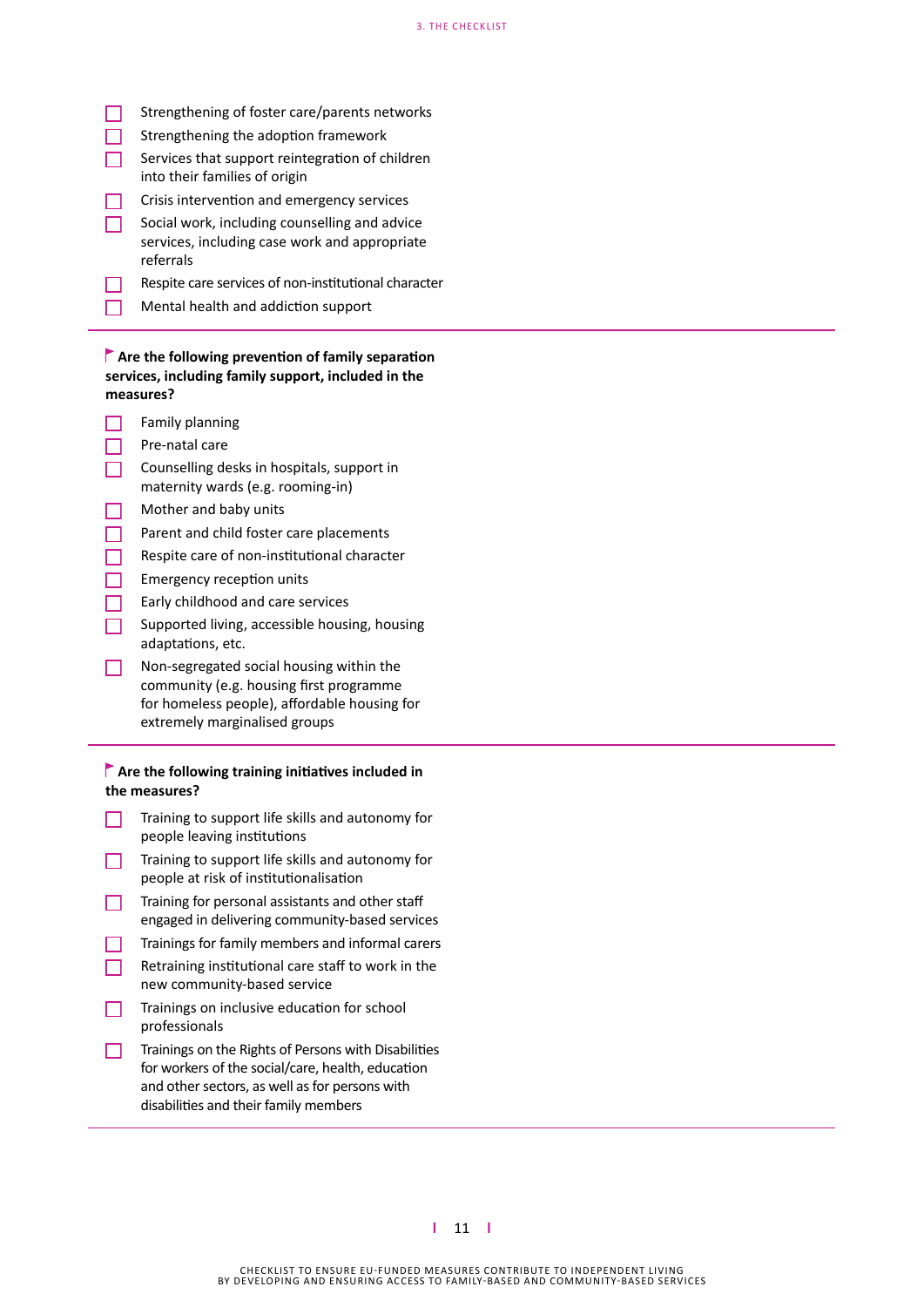#### <span id="page-11-0"></span>**2.1.5 UNWELCOME MEASURES**

Some measures are detrimental to the transformation of the system and the transition from institutional to family and community-based services. These measures should be avoided. Not only do they risk going against the legal obligations of the EU and Member States,<sup>8</sup>, they cause unnecessary harm for the individuals concerned.

#### **Are the following - unwelcomed – measures included?**

- Investments in institutions, regardless of the size, which perpetrate institutional treatment. This may include investments for the refurbishing, building, renovating, extending of institutions or improving energy efficiency of the care settings, etc. It may also include services, such as day-care centres or living units built within or on the grounds of existing institutions.
- $\Box$  Investments in facilities that segregate persons with disabilities in violation of Article 19 CRPD.
- Housing built in segregation/isolation from the community (for example, on the outskirts of towns or in sparsely populated areas)
- $\Box$  Investing in mainstream services which are not accessible (such as building schools not accessible to children with disabilities)
- $\Box$  Congregated social housing (aimed at, for example, only people with disabilities, refugees etc.)
- $\Box$  Training and capacity building of staff working in institutions without a plan for transition from institutional to family and community-based services.

#### **Question Recommendation**

*Please ensure that these measures are not supported by EU funds.* 

8 In particular article 19 UNCRPD and General comment No. 5 (2017), and the Guidelines for the Alternative Care of Children.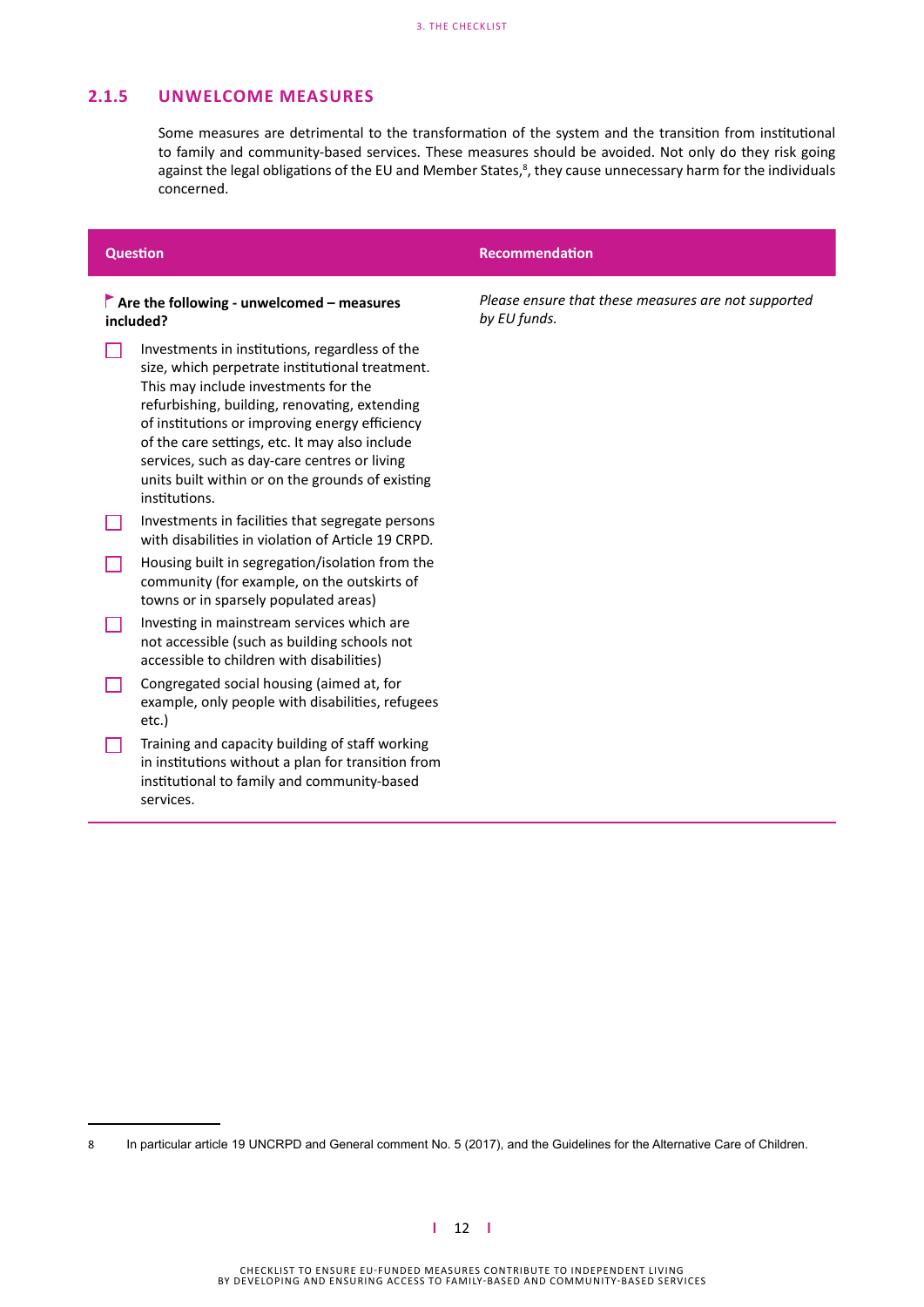### <span id="page-12-0"></span>**2.1.6 GUIDING PRINCIPLES**

Guiding principles are, as a general rule, broad principles that refer to the priority (called priority axis in 2014-2020 programming period) of the programme. Depending on the structure of the operational programme, deinstitutionalisation may be a separate priority.

|                                                                                  | <b>Question</b>                                                                        | Recommendation                                                                                    |
|----------------------------------------------------------------------------------|----------------------------------------------------------------------------------------|---------------------------------------------------------------------------------------------------|
| Are the following guiding principles set out for the<br>selection of operations: |                                                                                        | If any of these guiding principles are not included,<br>please ask Member States to include them. |
|                                                                                  | Operations exclude investments that lead to<br>segregation or social exclusion         |                                                                                                   |
|                                                                                  | Operations ensure conditions to live<br>independently and be included in the community |                                                                                                   |
|                                                                                  | Operations ensure accessibility                                                        |                                                                                                   |
|                                                                                  | Synergetic/integrated use of funds (ERDF, ESF,<br>EAFRD, etc)                          |                                                                                                   |
|                                                                                  | Protection of privacy and personal data                                                |                                                                                                   |

### <span id="page-12-1"></span>**2.1.7 INDICATORS**

Output and result indicators can help to monitor and evaluate the results of the operations supported by the EU funds. This should improve the quality of life of the targeted individuals, which can be evaluated by outcome indicators.

This chapter is focused on output and result indicators in order to assess the measures. These indicators should be aligned with the programme objectives.

| <b>Question</b>                 |                                                                                                     | <b>Recommendation</b>                                                                             |  |
|---------------------------------|-----------------------------------------------------------------------------------------------------|---------------------------------------------------------------------------------------------------|--|
| Do the indicators refer to the: |                                                                                                     | This is not an exhaustive list of possible indicators.                                            |  |
|                                 | Number of people using the newly-developed<br>community-based services                              | Depending on the programme objective and the<br>measures, please ask the Member State to consider |  |
|                                 | Number of newly-developed community-based<br>services                                               | including these types of indicators.<br>If relevant, consider disaggregating the indicator by     |  |
|                                 | Number of institutions closed down                                                                  | target group.                                                                                     |  |
|                                 | Number of persons who moved out of the<br>institution to the live independently in the<br>community |                                                                                                   |  |
|                                 | Number of children reintegrated with their<br>families                                              |                                                                                                   |  |
|                                 | Number of children placed in family-based care                                                      |                                                                                                   |  |
|                                 | Number of newly-developed housing options<br>that support community living                          |                                                                                                   |  |
|                                 | Number of sheltered homeless people moved<br>into permanent (supported) housing                     |                                                                                                   |  |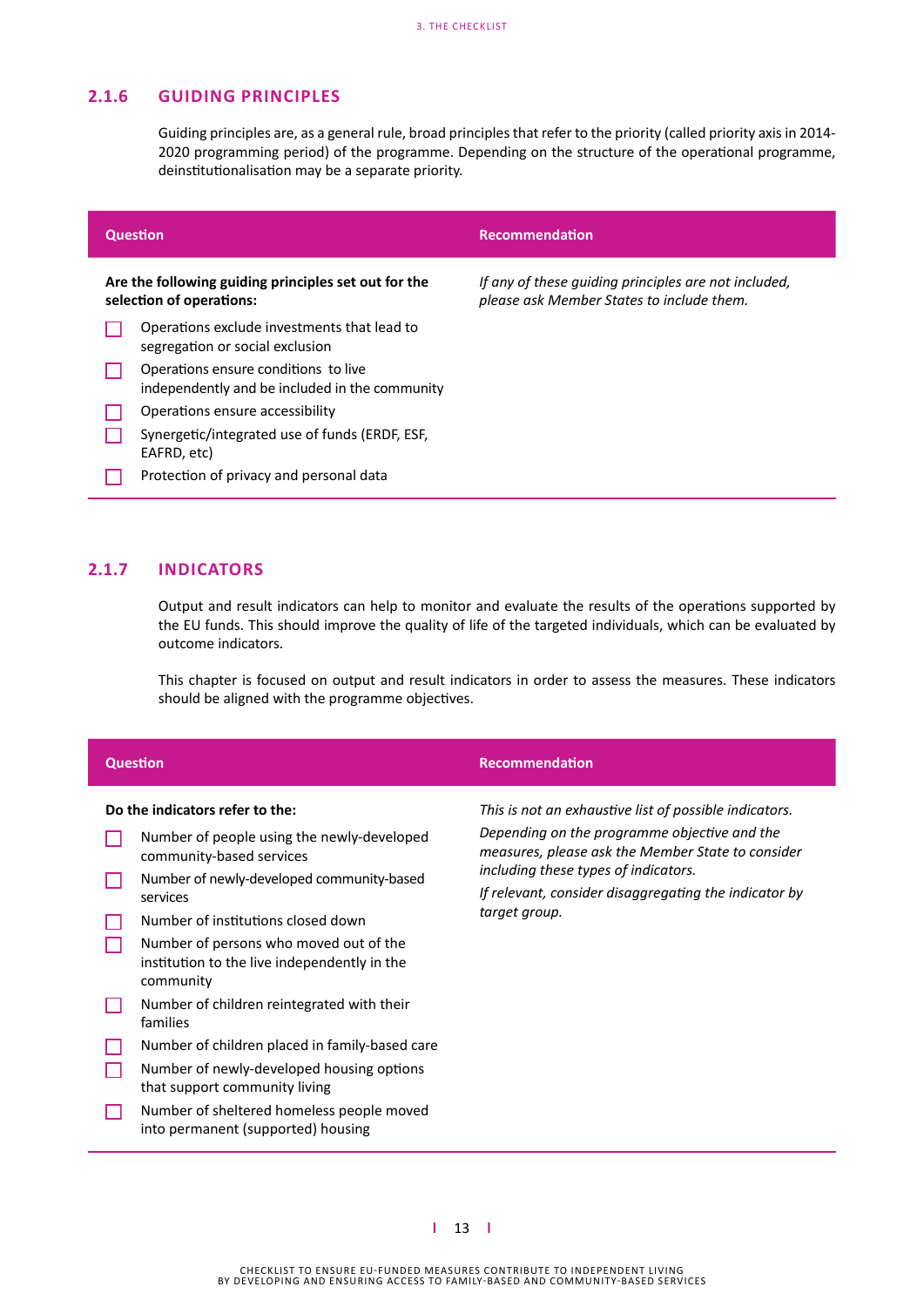### <span id="page-13-0"></span>2.2 Enabling conditions

There are a number of horizontal and thematic enabling conditions that will support the effective and efficient implementation of the funds for developing, and ensuring access to, family and community-based services.

#### <span id="page-13-1"></span>**2.2.1 HORIZONTAL ENABLING CONDITIONS**

Effective implementation and application of the United Nations [Convention](https://www.ohchr.org/EN/HRBodies/CRPD/Pages/ConventionRightsPersonsWithDisabilities.aspx) on the Rights of Persons with [Disabilities](https://www.ohchr.org/EN/HRBodies/CRPD/Pages/ConventionRightsPersonsWithDisabilities.aspx) (UNCRPD) and the EU Charter of [Fundamental](https://eur-lex.europa.eu/legal-content/EN/TXT/?uri=CELEX:12012P/TXT) Rights (Charter) will facilitate the implementation of the thematic enabling conditions. Furthermore using EU funding in a consistent way and in accordance with both the UNCRPD and the Charter will reduce the risks of: loss of resources, reduced effectiveness of the interventions, and financial corrections due to non-compliance with applicable Union law.

#### **EFFECTIVE APPLICATION AND IMPLEMENTATION OF THE EU CHARTER OF FUNDAMENTAL RIGHTS**

|                                                                                                                     | <b>Question</b>                                                                                                                                                                                                                                                                                                                                                    | <b>Recommendation</b>                                                    |
|---------------------------------------------------------------------------------------------------------------------|--------------------------------------------------------------------------------------------------------------------------------------------------------------------------------------------------------------------------------------------------------------------------------------------------------------------------------------------------------------------|--------------------------------------------------------------------------|
|                                                                                                                     |                                                                                                                                                                                                                                                                                                                                                                    |                                                                          |
| Has a mechanism been established to verify that<br>operations supported by the EU funds comply with<br>the Charter? |                                                                                                                                                                                                                                                                                                                                                                    | Please make sure that a plan has been elaborated by<br>the Member State. |
|                                                                                                                     | Yes                                                                                                                                                                                                                                                                                                                                                                |                                                                          |
|                                                                                                                     | No                                                                                                                                                                                                                                                                                                                                                                 |                                                                          |
| Does the mechanism:                                                                                                 |                                                                                                                                                                                                                                                                                                                                                                    | Please ensure that the mechanism covers all these                        |
|                                                                                                                     | Provide a list of criteria as a basis to assess<br>compliance of the operations                                                                                                                                                                                                                                                                                    | points.                                                                  |
|                                                                                                                     | Apply at all levels of the implementation of the<br>ESI Funds (managing authorities, intermediate<br>bodies, etc)                                                                                                                                                                                                                                                  |                                                                          |
| n l                                                                                                                 | Indicate the steps taken to facilitate the<br>involvement of national equality bodies                                                                                                                                                                                                                                                                              |                                                                          |
|                                                                                                                     | Indicate the steps taken to facilitate the<br>involvement of Civil society organisations<br>(CSOs) and disabled persons organisations<br>(DPOs) representing different user groups                                                                                                                                                                                 |                                                                          |
|                                                                                                                     | Include deadlines and/or any other milestones<br>regarding the way the operations supported by<br>EU funds are verified                                                                                                                                                                                                                                            |                                                                          |
|                                                                                                                     | Envisage clear technical guidance documents<br>on the applicability of the charter, in particular<br>focusing on the right to live independently for<br>people with disabilities (Article 26 Charter) and<br>older persons (Article 25 Charter), the need to<br>act in the best interest of the child in all actions<br>relating to children (Article 24 Charter). |                                                                          |
| L.                                                                                                                  | Include a monitoring mechanism for ongoing<br>(independent) assessment of compliance of<br>investments with the Charter, including to<br>respond to complaints                                                                                                                                                                                                     |                                                                          |
|                                                                                                                     | Set out actions to be taken in case of non-<br>compliance with the Charter                                                                                                                                                                                                                                                                                         |                                                                          |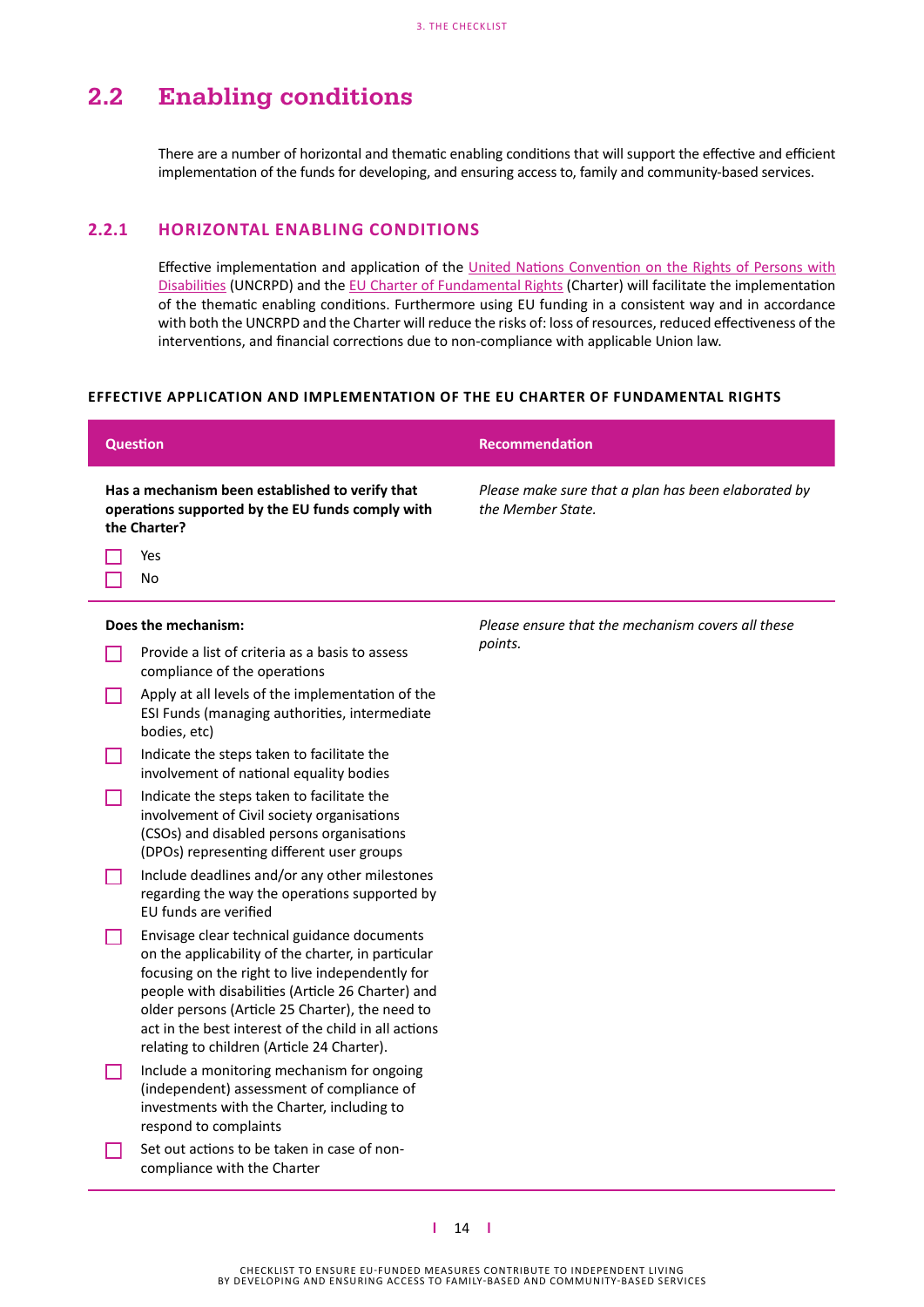#### **IMPLEMENTATION AND APPLICATION OF THE UNITED NATIONS CONVENTION ON THE RIGHTS OF PERSONS WITH DISABILITIES (UNCRPD) IN ACCORDANCE WITH COUNCIL DECISION 2010/48/EC**

| <b>Question</b>                                                                                                                                                                                                                                                                                                                                                                                                                                                                                                                       | <b>Recommendation</b>                                                                  |
|---------------------------------------------------------------------------------------------------------------------------------------------------------------------------------------------------------------------------------------------------------------------------------------------------------------------------------------------------------------------------------------------------------------------------------------------------------------------------------------------------------------------------------------|----------------------------------------------------------------------------------------|
| Has a national framework been elaborated to<br>support the implementation of the UNCRPD?<br>Yes<br>No                                                                                                                                                                                                                                                                                                                                                                                                                                 | Please make sure that a national framework has been<br>elaborated by the member state. |
| Does the above national framework include <sup>9</sup> :<br>Objectives with measurable goals<br>Data collection<br>Monitoring mechanism<br>Mechanism for ongoing involvement of persons<br>with disabilities and their representative<br>organisations<br><b>Budget</b><br>Summary of outcomes of the individual need<br>assessment which lays out the necessary<br>services, actions to be developed                                                                                                                                 | Please ensure that the national framework covers all<br>these points.                  |
| Does the national framework cover in particular the<br>following rights enshrined in the UNCRPD:<br>Equality and prohibition of all discrimination on<br>the basis of disability (article 5)<br>Children with disabilities (Article 7)<br>Accessibility (Article 9)<br>Equal recognition before the law (Article 12)<br>Living independently and being included in the<br>community (Article 19)<br>Respect for the home and family (Article 23)<br>Education (Article 24)<br>Health (Article 25)<br>Work and employment (Article 27) | Please ensure that the national framework covers all<br>these points.                  |

<sup>9</sup> The form of the national framework might be a policy document, strategy, action plan, etc.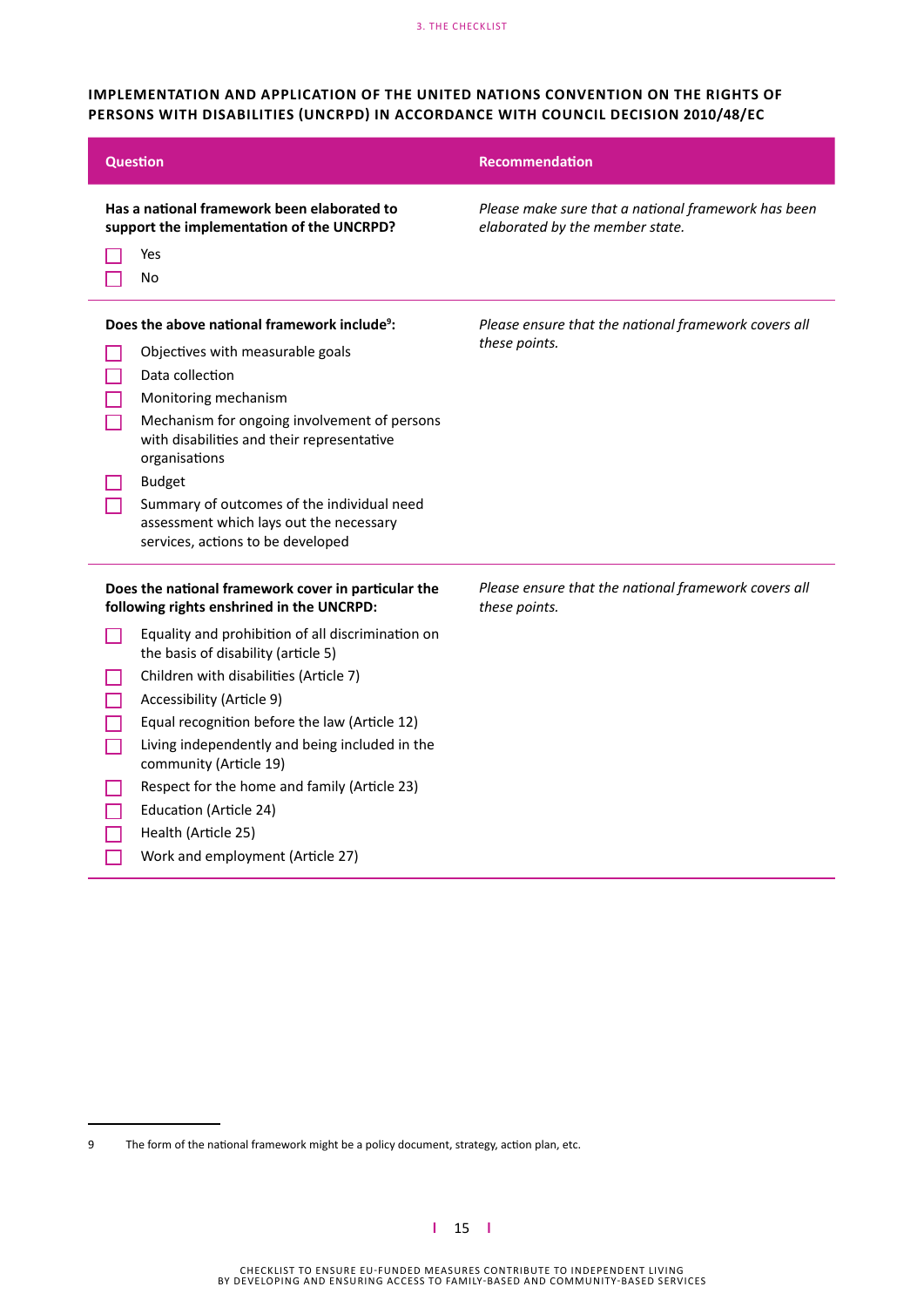### <span id="page-15-0"></span>**2.2.2 THEMATIC ENABLING CONDITIONS**

#### **NATIONAL STRATEGIC POLICY FRAMEWORK FOR SOCIAL INCLUSION AND POVERTY REDUCTION**

| <b>Question</b>                                                                                                                                                                                                                                                                                                                                                                                                                                                                                                                                                                                                                                                                                  | <b>Recommendation</b>                                                                                                                                 |
|--------------------------------------------------------------------------------------------------------------------------------------------------------------------------------------------------------------------------------------------------------------------------------------------------------------------------------------------------------------------------------------------------------------------------------------------------------------------------------------------------------------------------------------------------------------------------------------------------------------------------------------------------------------------------------------------------|-------------------------------------------------------------------------------------------------------------------------------------------------------|
| Has a national strategic policy framework for social<br>inclusion and poverty reduction been elaborated?<br>Yes<br>No                                                                                                                                                                                                                                                                                                                                                                                                                                                                                                                                                                            | Please make sure that a national strategic policy<br>framework for social inclusion and poverty reduction<br>has been elaborated by the member state. |
| Is the policy framework based on an evidence-based<br>diagnosis of poverty and social exclusion including:<br>Child poverty<br>Homelessness<br>Spatial and educational segregation<br>Limited access to essential/basic public services<br>and infrastructure<br>The specific needs of people vulnerable to<br>exclusion, and/or discrimination (e.g. on the<br>basis of race, ethnicity, religion or residence<br>status)<br>The number of institutionalised children,<br>persons with disabilities, older people, including<br>new admissions into institutions<br>Summary of outcomes of the individual needs<br>assessment which lays out the necessary<br>services, actions to be developed | Please ensure these elements are included in the<br>national strategic policy framework for social<br>inclusion and poverty reduction.                |
| Does the policy framework identify the gaps and<br>investment needs?<br>Yes<br>No                                                                                                                                                                                                                                                                                                                                                                                                                                                                                                                                                                                                                | Please ensure these elements are included in the<br>national strategic policy framework for social<br>inclusion and poverty reduction.                |
| Following the gap analysis in the areas mentioned<br>above, are the following EU-funded measures<br>identified?<br>Prevent and combat social exclusion and<br>a l<br>segregation in all fields, including through<br>providing adequate income support, ensuring<br>equal access to education and inclusive<br>labour markets and to quality services in the<br>community, including housing<br>Support the shift from institutional to<br>community-based care, including the closure<br>of long-stay residential institutions and the<br>prevention of institutionalisation                                                                                                                    | Please ensure these elements are included in the<br>national strategic policy framework for social<br>inclusion and poverty reduction.                |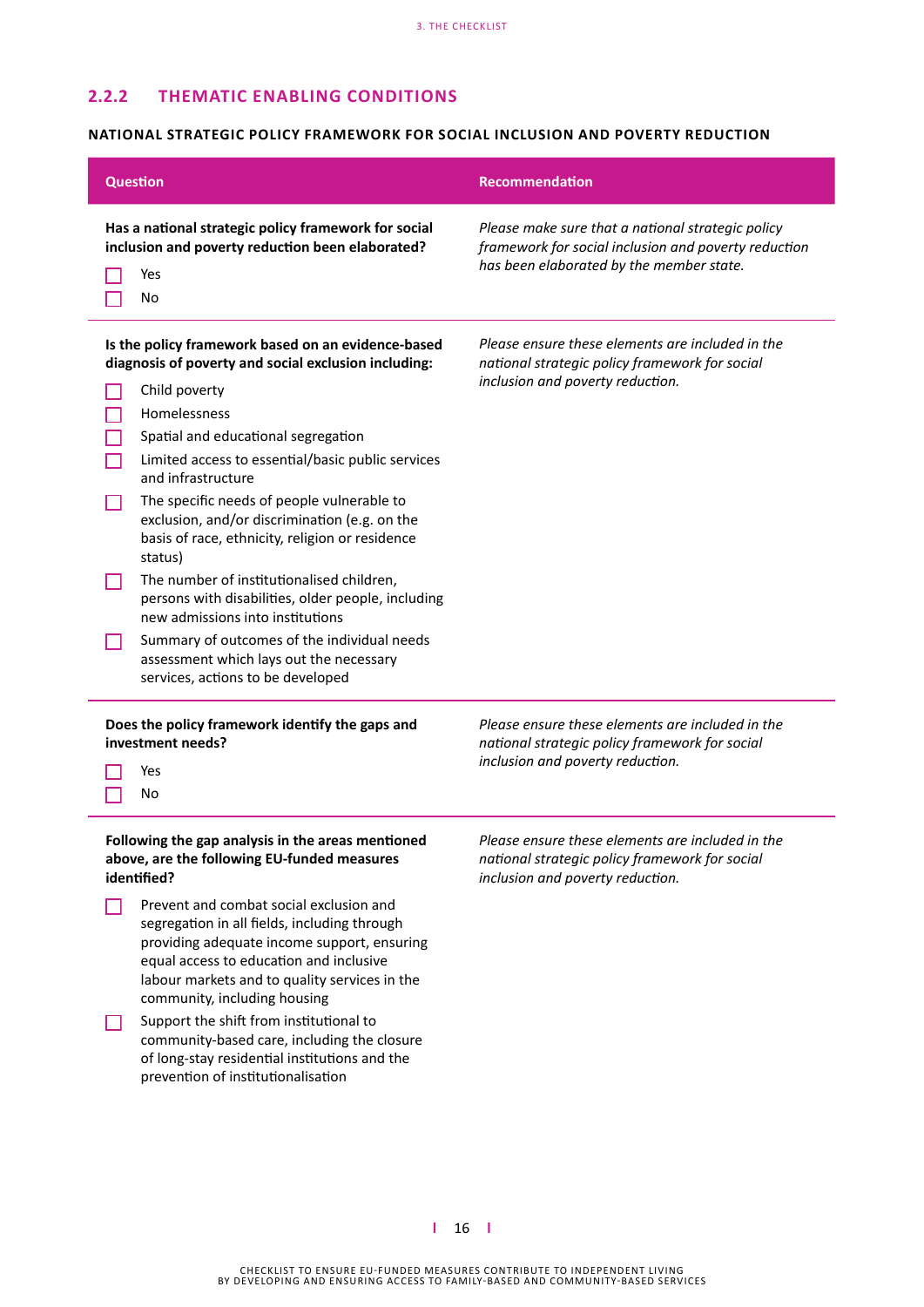$\Box$  Enable access to mainstream sustainable services in the community (education and training, employment, housing, health, transport, leisure activities) to everyone, regardless the nature of their impairment, their residence status.

**Does the national strategic policy framework for social inclusion and poverty reduction include arrangements, including funding, to ensure that its design, implementation, monitoring and review is conducted in close cooperation with social partners and relevant civil society organisations?**



*Please ensure these elements are included in the national strategic policy framework for social inclusion and poverty reduction.* 

#### **STRATEGIC POLICY FRAMEWORK FOR HEALTH**

| <b>Question</b>                                                                                                                                                                                     | <b>Recommendation</b>                                                                                       |
|-----------------------------------------------------------------------------------------------------------------------------------------------------------------------------------------------------|-------------------------------------------------------------------------------------------------------------|
| Is there a national or regional strategic policy<br>framework for health in place that maps out the<br>health and long-term care needs, including in terms<br>of medical staff needed?<br>Yes<br>No | Please make sure that the strategic policy framework<br>for health has been elaborated by the Member State. |
| Are the identified measures sustainable and<br>coordinated?<br>Yes<br>No                                                                                                                            | Please ensure that the measures are sustainable and<br>coordinated.                                         |
| Does the policy framework identify the gaps and<br>investment needs?<br>Yes<br>No                                                                                                                   | Please make sure that the strategic policy framework<br>for health covers these points.                     |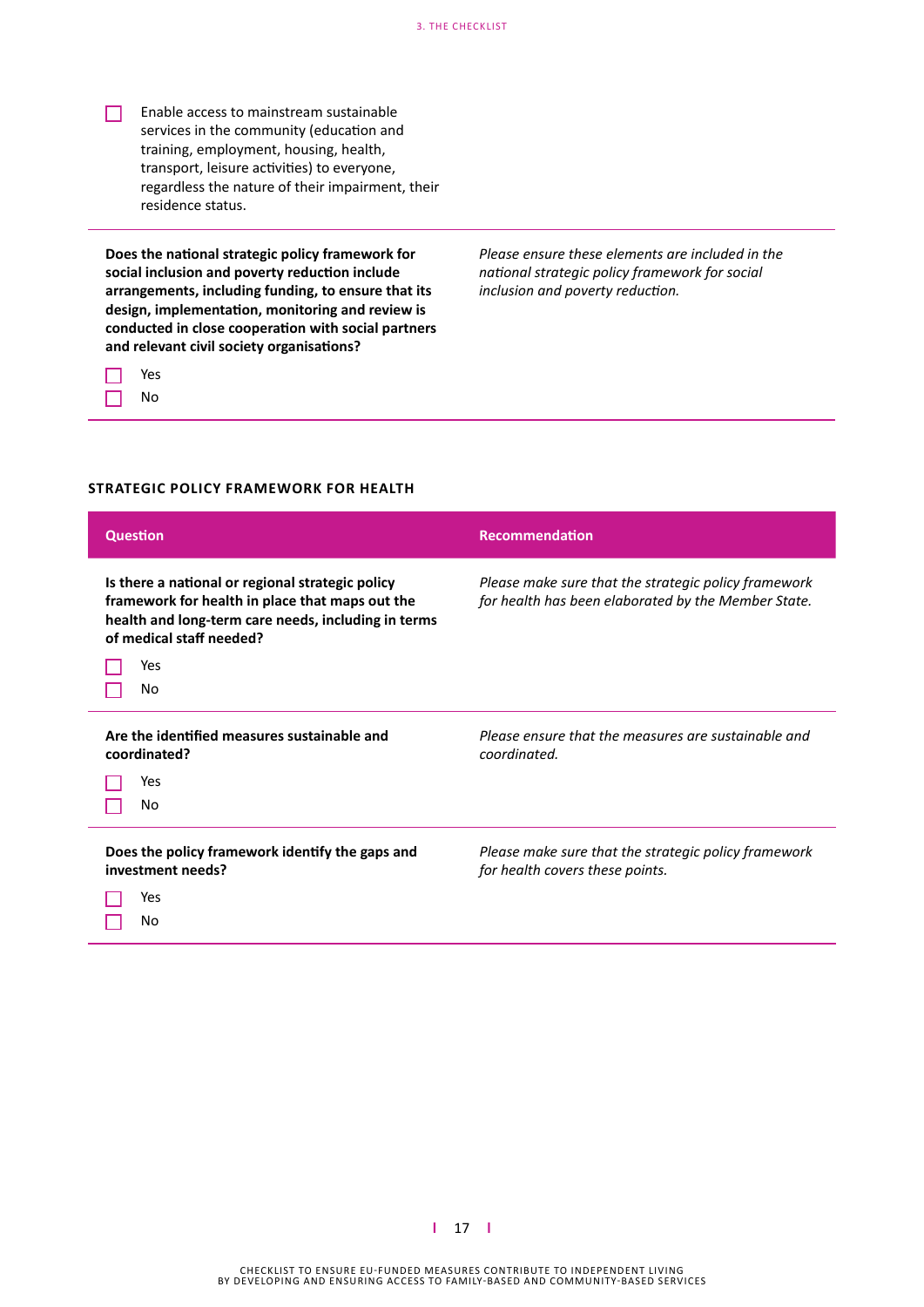#### **Following the gap analysis in the areas mentioned above, are the following EU-funded measures identified?**

- $\Box$  Measures ensure the efficiency, sustainability, accessibility and affordability of health and long-term care services, mental health services, including specific focus on individuals excluded from the health and long-term care systems
- Measures promote community-based services, including prevention, early intervention, and primary care, home-care and community-based services
- $\Box$  Measures facilitate the closure of long-stay psychiatric institutions and the prevention of institutionalisation, ensuring that communitybased alternatives are in place to support people leaving institution.

### <span id="page-17-0"></span>2.3 Consultation process

It is crucial that all the concerned actors are duly engaged in the preparation and implementation of the programming documents.

| <b>Question</b>                                                                                                                                                                                                                                                                                                | <b>Recommendation</b>                                                                                                                                 |
|----------------------------------------------------------------------------------------------------------------------------------------------------------------------------------------------------------------------------------------------------------------------------------------------------------------|-------------------------------------------------------------------------------------------------------------------------------------------------------|
| Were there bodies representing civil society and bodies responsible<br>for promoting social inclusion, fundamental rights, rights of<br>persons with disabilities, children, families, the homeless, older<br>people, gender equality and non-discrimination consulted on the<br>programming documents?<br>Yes | If the partnership principle was not<br>fully, or inadequately, respected,<br>please ask the Member State to<br>consult the relevant bodies.          |
| No                                                                                                                                                                                                                                                                                                             |                                                                                                                                                       |
| Were the relevant bodies listed above informed about how their<br>inputs were taken on board in the consultation of the programming<br>documents?                                                                                                                                                              | If the feedback mechanism is not<br>established, please ask the Member<br>State to design and implement it.                                           |
| Yes<br>No                                                                                                                                                                                                                                                                                                      |                                                                                                                                                       |
| Were there complaints about the lack of representativeness of the<br>bodies consulted in the consultation of the programming documents?<br>Yes<br>No                                                                                                                                                           | Please ask the Member State<br>what system is in place for dealing<br>with complaints, and whether it<br>is independent of the Managing<br>Authority. |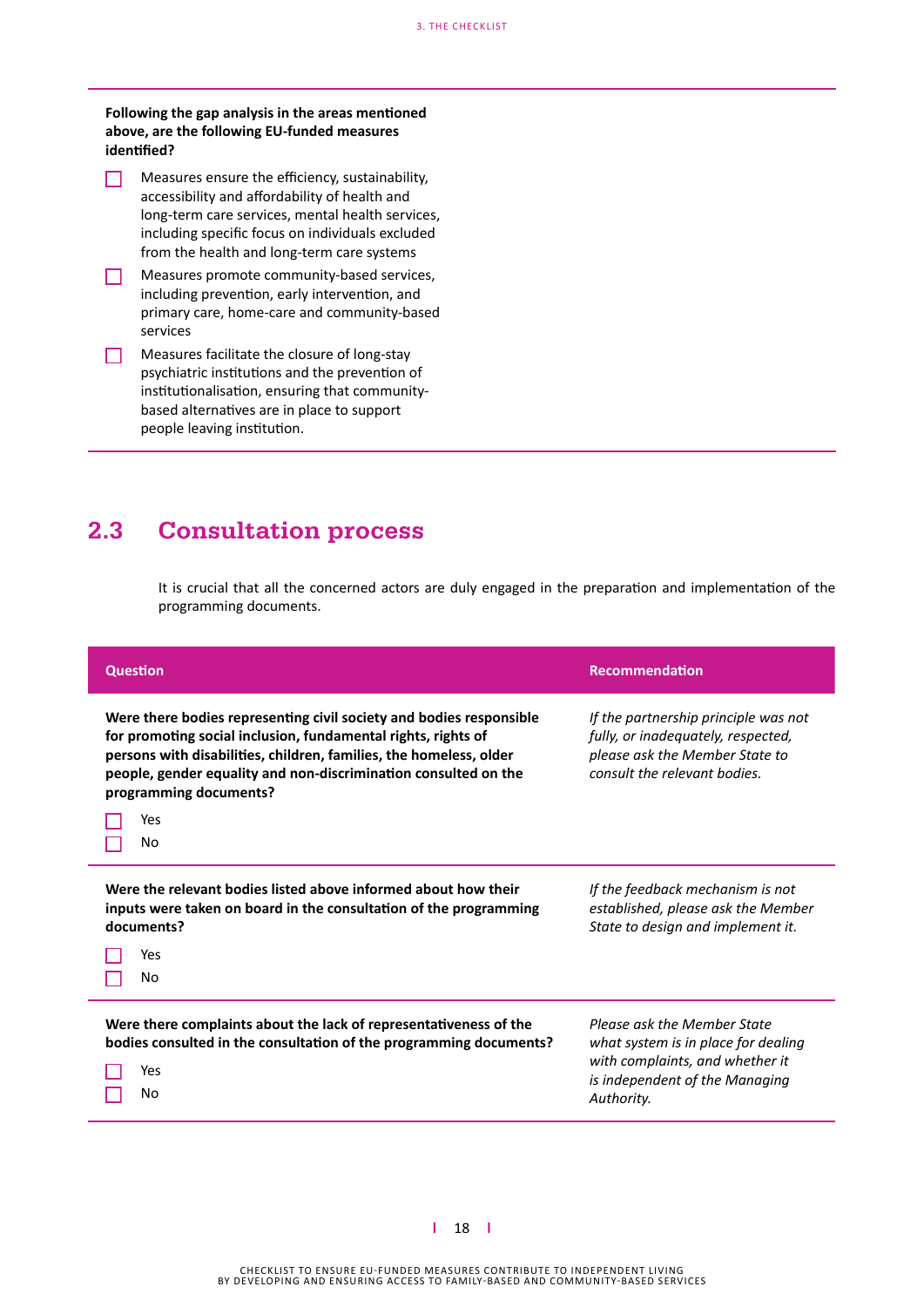# <span id="page-18-0"></span>3. Annex

### <span id="page-18-1"></span>3.1 Being included in the community versus being segregated in an institution

|                                      | Inclusion in the community                                                                                                                                                                                                            | <b>Institution</b>                                                                                                                            |
|--------------------------------------|---------------------------------------------------------------------------------------------------------------------------------------------------------------------------------------------------------------------------------------|-----------------------------------------------------------------------------------------------------------------------------------------------|
| <b>Control over</b><br>person's life | The person herself/himself decides based<br>on personal preferences.                                                                                                                                                                  | Person cannot choose where and with<br>whom they will live.                                                                                   |
|                                      | Enough services on offer to be able to<br>choose from, including personal assistance.                                                                                                                                                 | Person's life subjected to service<br>requirements and/or to routine/regime.                                                                  |
|                                      | Funding that goes to the person, rather<br>than to service provider.                                                                                                                                                                  | Staff decides about what, when will a user<br>do a certain thing.                                                                             |
|                                      | Support in making the decision.<br>Peer support for empowerment and to<br>facilitate decision making.                                                                                                                                 | "Choice" limited to deciding between a<br>limited number of options on offer.                                                                 |
|                                      |                                                                                                                                                                                                                                       | Not supported to make decisions, including<br>not having access to support and living<br>arrangements of one's choice, or to change<br>these. |
|                                      |                                                                                                                                                                                                                                       | Support is limited to basic needs, does not<br>enable active participation.                                                                   |
| Location                             | A person lives in regular housing, such as in<br>an apartment block or a house.                                                                                                                                                       | Housing and daily activities in same<br>location.                                                                                             |
|                                      | Housing is separated from support,<br>allowing the person to move without losing<br>their support package.                                                                                                                            | Housing located in an area segregated<br>from the rest of society (by distance, by<br>wall) and/or located in a hospital-like<br>building.    |
|                                      | A person travels to work, school, etc. and<br>they do not have everything in the same<br>place.                                                                                                                                       |                                                                                                                                               |
| <b>Style of service</b>              | Individualised in terms of focus on<br>individual personal needs and preferences.<br>Of different intensity, ranging from 24<br>hours per day, to several hours per week,<br>depending on each individuals needs and<br>requirements. | Group-based provision of service (same<br>type of activity at same time regardless of<br>person's needs or preferences).                      |
|                                      |                                                                                                                                                                                                                                       | Focused on medically-defined needs.                                                                                                           |
|                                      |                                                                                                                                                                                                                                       | Substituting mainstream services with<br>segregated alternatives within the<br>institution.                                                   |
|                                      | Focused on establishing and maintaining<br>person's social roles (employment, family,<br>friends, etc.)                                                                                                                               |                                                                                                                                               |
|                                      | Utilising mainstream services.                                                                                                                                                                                                        |                                                                                                                                               |

For more children-specific examples, please see p.48 of the EEG Guidelines.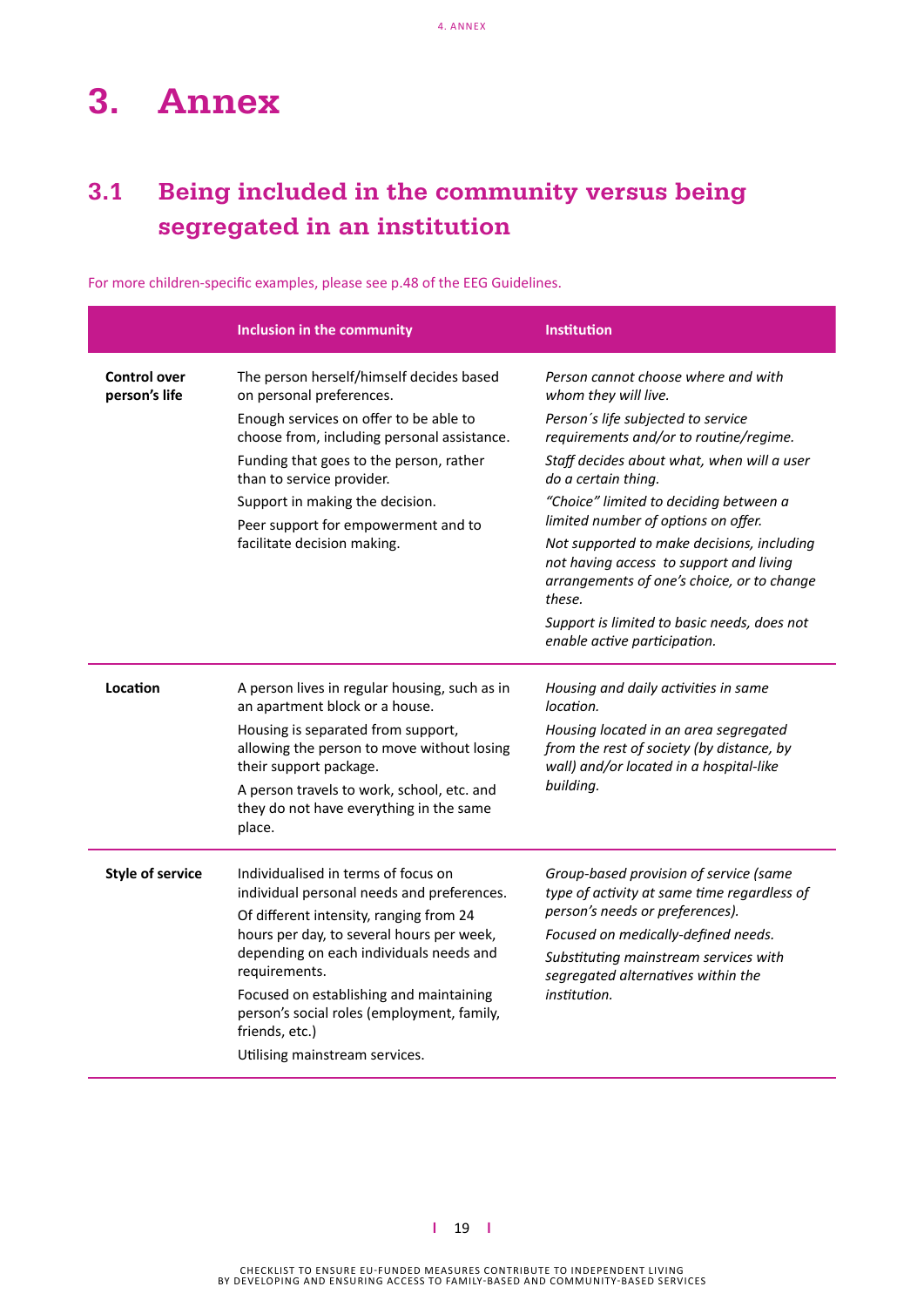### <span id="page-19-0"></span>3.2 Legal and policy frameworks

- United Nations Convention on the Rights of Persons with Disabilities (UNCRPD), and General comment No. 5 (2017) on living [independently](https://tbinternet.ohchr.org/_layouts/treatybodyexternal/Download.aspx?symbolno=CRPD/C/GC/5&Lang=en) and being included in the community
- United Nations Convention on the Rights of the Child, and the Guidelines for the [Alternative](https://www.unicef.org/protection/alternative_care_Guidelines-English.pdf) Care of Children

### <span id="page-19-1"></span>3.3 Civil society standards

- European Expert Group on the Transition from Institutional to Community based care (2012) Common European Guidelines on the Transition from Institutional to [Community-based](https://deinstitutionalisationdotcom.files.wordpress.com/2017/07/guidelines-final-english.pdf) Care
- European Expert Group on the Transition from Institutional to Community based care (2014) Toolkit on the Use of European Union Funds for the Transition from Institutional to [Community-based](https://deinstitutionalisationdotcom.files.wordpress.com/2017/07/toolkit-10-22-2014-update-web.pdf) Care

### <span id="page-19-2"></span>3.4 Reports

- Academic Network of European Disability Experts (ANED) The right to live [independently](https://www.disability-europe.net/theme/independent-living) and to be included in the community in the European States: ANED [synthesis](https://www.disability-europe.net/theme/independent-living) report
- Cantwell, N.; Davidson, J.; Elsley, S.; Milligan, I.; Quinn, N. (2012). Moving Forward: [Implementing](https://www.unicef.org/protection/files/Moving_Forward_Implementing_the_Guidelines_English.pdf) the 'Guidelines for the Alternative Care of Children'. UK: Centre for Excellence for Looked After Children in Scotland
- Council of Europe Commissioner for Human Rights, (2012) Issue Paper The right of people with disabilities to live [independently](https://rm.coe.int/the-right-of-people-with-disabilities-to-live-independently-and-be-inc/16807bef65) and be included in the community.
- Community Living for Europe: Structural Funds Watch (2017) Opening up [communities,](https://eustructuralfundswatchdotcom.files.wordpress.com/2017/11/cle-sfw_opening-up-communities-november-2017_final.pdf) closing down institutions: Harnessing the European Structural and [Investment](https://eustructuralfundswatchdotcom.files.wordpress.com/2017/11/cle-sfw_opening-up-communities-november-2017_final.pdf) Funds
- Community Living for Europe: Structural Funds Watch (2018) Inclusion for all: [Achievements](https://www.wearelumos.org/resources/inclusion-all-achievements-and-challenges-using-eu-funds-support-community-living/) and challenges in using EU funds to support community living.
- European Network on Independent Living (2014) [Myth Buster](https://www.enil.eu/wp-content/uploads/2014/12/Myths-Buster-final-spread-A3-WEB.pdf)
- European Network on Independent Living (2017) ESI Funds and the Transition from Institutional to [Community-based](http://enil.eu/wp-content/uploads/2017/07/OurRightsCampaign-Briefing_FINAL.pdf) Care – Towards a More Effective Monitoring and [Complaints](http://enil.eu/wp-content/uploads/2017/07/OurRightsCampaign-Briefing_FINAL.pdf) System
- European Network on Independent Living (2018). Briefing on the Use of EU Funds for [Independent](http://enil.eu/wp-content/uploads/2018/04/EU-Funds-Briefing_web0903.pdf) Living.
- European Union Agency for Fundamental Rights (2017) [Country studies](https://fra.europa.eu/en/country-data/2017/country-studies-project-right-independent-living-persons-disabilities-summary) for the project on the right to independent living of persons with disabilities: Summary overview of types and characteristics of institutions and community-based services for persons with disabilities available across the EU

#### **l** 20 **l**